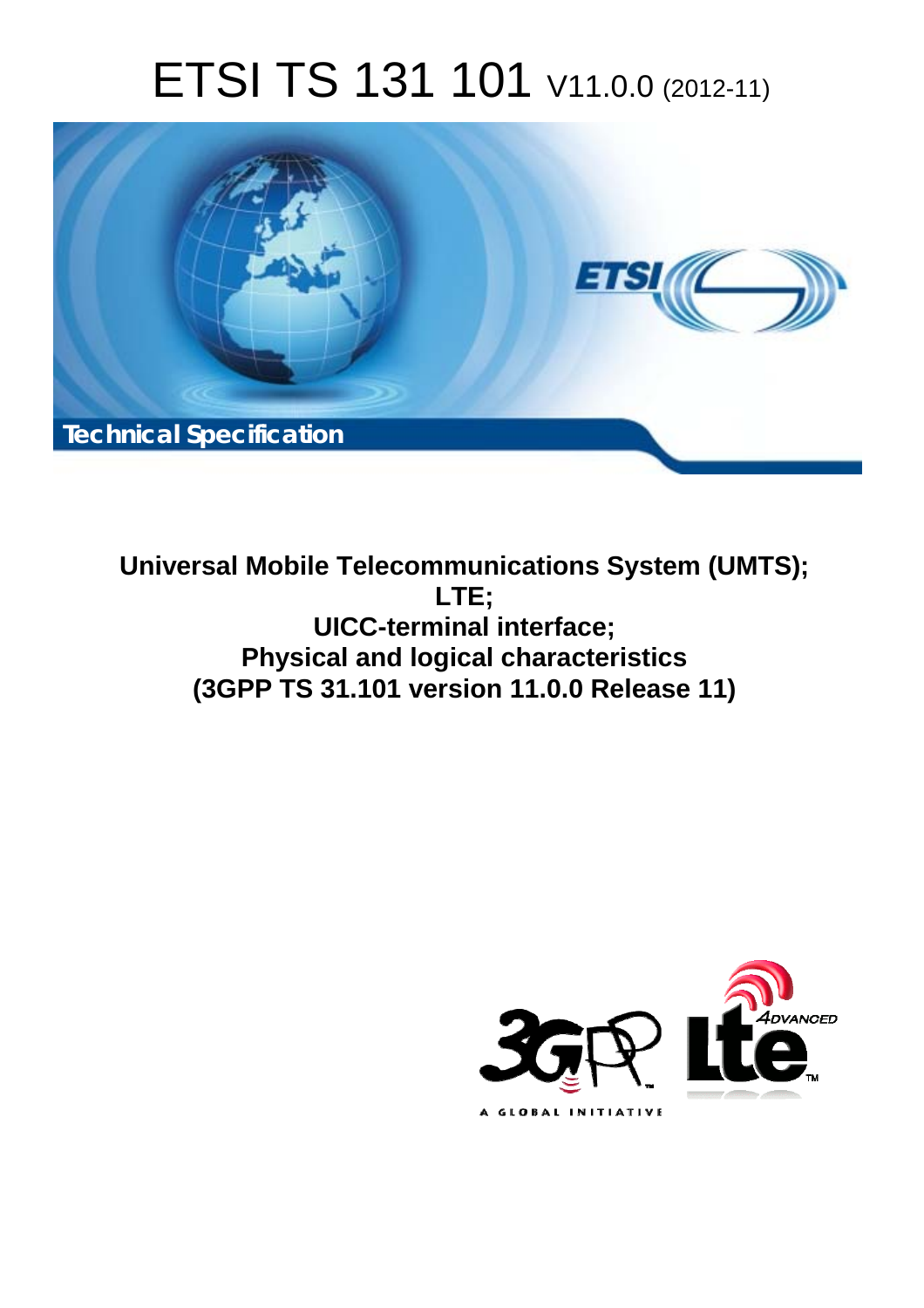Reference RTS/TSGC-0631101vb00

> Keywords LTE,UMTS

#### *ETSI*

#### 650 Route des Lucioles F-06921 Sophia Antipolis Cedex - FRANCE

Tel.: +33 4 92 94 42 00 Fax: +33 4 93 65 47 16

Siret N° 348 623 562 00017 - NAF 742 C Association à but non lucratif enregistrée à la Sous-Préfecture de Grasse (06) N° 7803/88

#### *Important notice*

Individual copies of the present document can be downloaded from: [http://www.etsi.org](http://www.etsi.org/)

The present document may be made available in more than one electronic version or in print. In any case of existing or perceived difference in contents between such versions, the reference version is the Portable Document Format (PDF). In case of dispute, the reference shall be the printing on ETSI printers of the PDF version kept on a specific network drive within ETSI Secretariat.

Users of the present document should be aware that the document may be subject to revision or change of status. Information on the current status of this and other ETSI documents is available at <http://portal.etsi.org/tb/status/status.asp>

If you find errors in the present document, please send your comment to one of the following services: [http://portal.etsi.org/chaircor/ETSI\\_support.asp](http://portal.etsi.org/chaircor/ETSI_support.asp)

#### *Copyright Notification*

No part may be reproduced except as authorized by written permission. The copyright and the foregoing restriction extend to reproduction in all media.

> © European Telecommunications Standards Institute 2012. All rights reserved.

DECT<sup>™</sup>, PLUGTESTS<sup>™</sup>, UMTS<sup>™</sup> and the ETSI logo are Trade Marks of ETSI registered for the benefit of its Members. **3GPP**TM and **LTE**™ are Trade Marks of ETSI registered for the benefit of its Members and of the 3GPP Organizational Partners.

**GSM**® and the GSM logo are Trade Marks registered and owned by the GSM Association.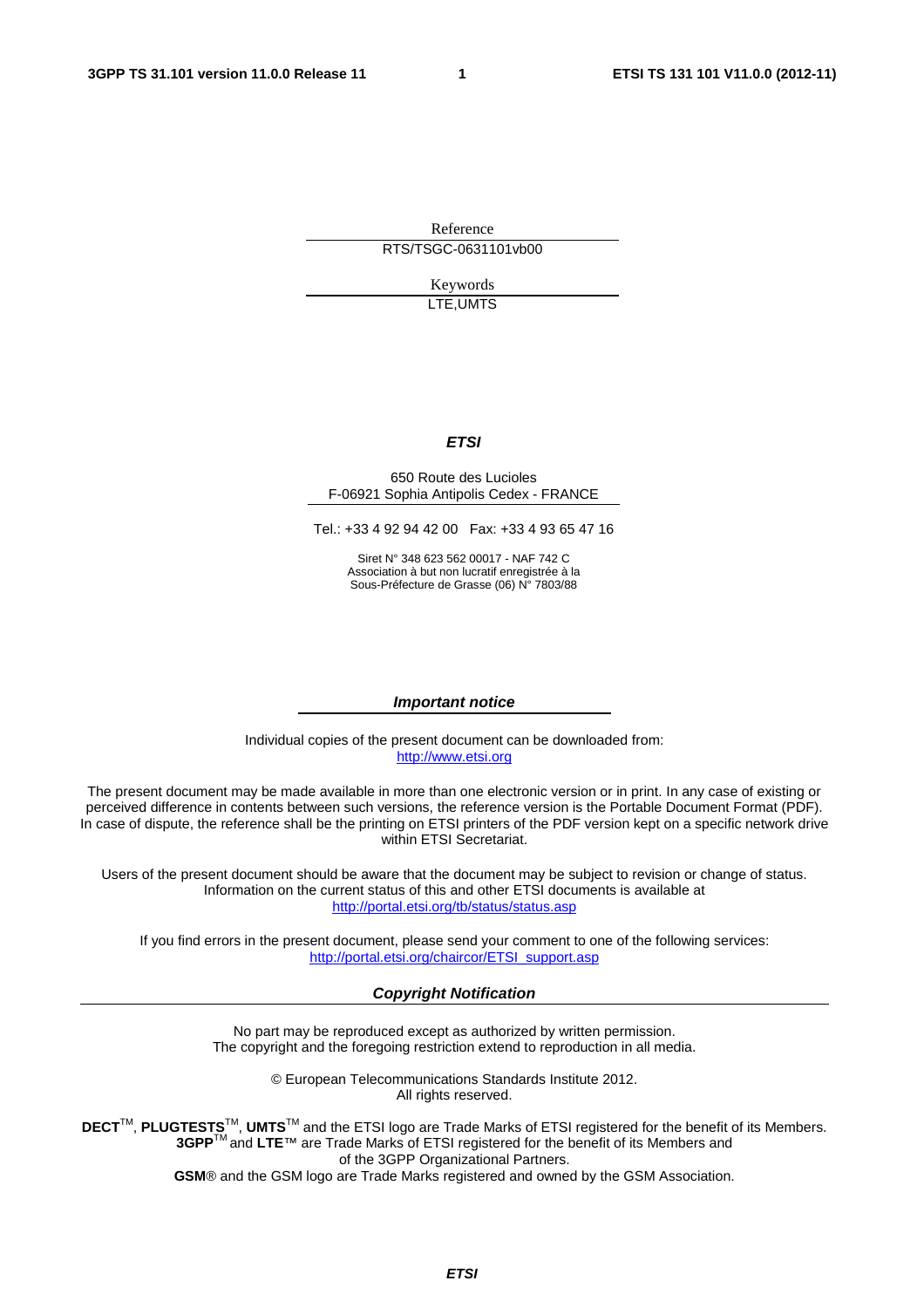## Intellectual Property Rights

IPRs essential or potentially essential to the present document may have been declared to ETSI. The information pertaining to these essential IPRs, if any, is publicly available for **ETSI members and non-members**, and can be found in ETSI SR 000 314: *"Intellectual Property Rights (IPRs); Essential, or potentially Essential, IPRs notified to ETSI in respect of ETSI standards"*, which is available from the ETSI Secretariat. Latest updates are available on the ETSI Web server ([http://ipr.etsi.org\)](http://webapp.etsi.org/IPR/home.asp).

Pursuant to the ETSI IPR Policy, no investigation, including IPR searches, has been carried out by ETSI. No guarantee can be given as to the existence of other IPRs not referenced in ETSI SR 000 314 (or the updates on the ETSI Web server) which are, or may be, or may become, essential to the present document.

## Foreword

This Technical Specification (TS) has been produced by ETSI 3rd Generation Partnership Project (3GPP).

The present document may refer to technical specifications or reports using their 3GPP identities, UMTS identities or GSM identities. These should be interpreted as being references to the corresponding ETSI deliverables.

The cross reference between GSM, UMTS, 3GPP and ETSI identities can be found under [http://webapp.etsi.org/key/queryform.asp.](http://webapp.etsi.org/key/queryform.asp)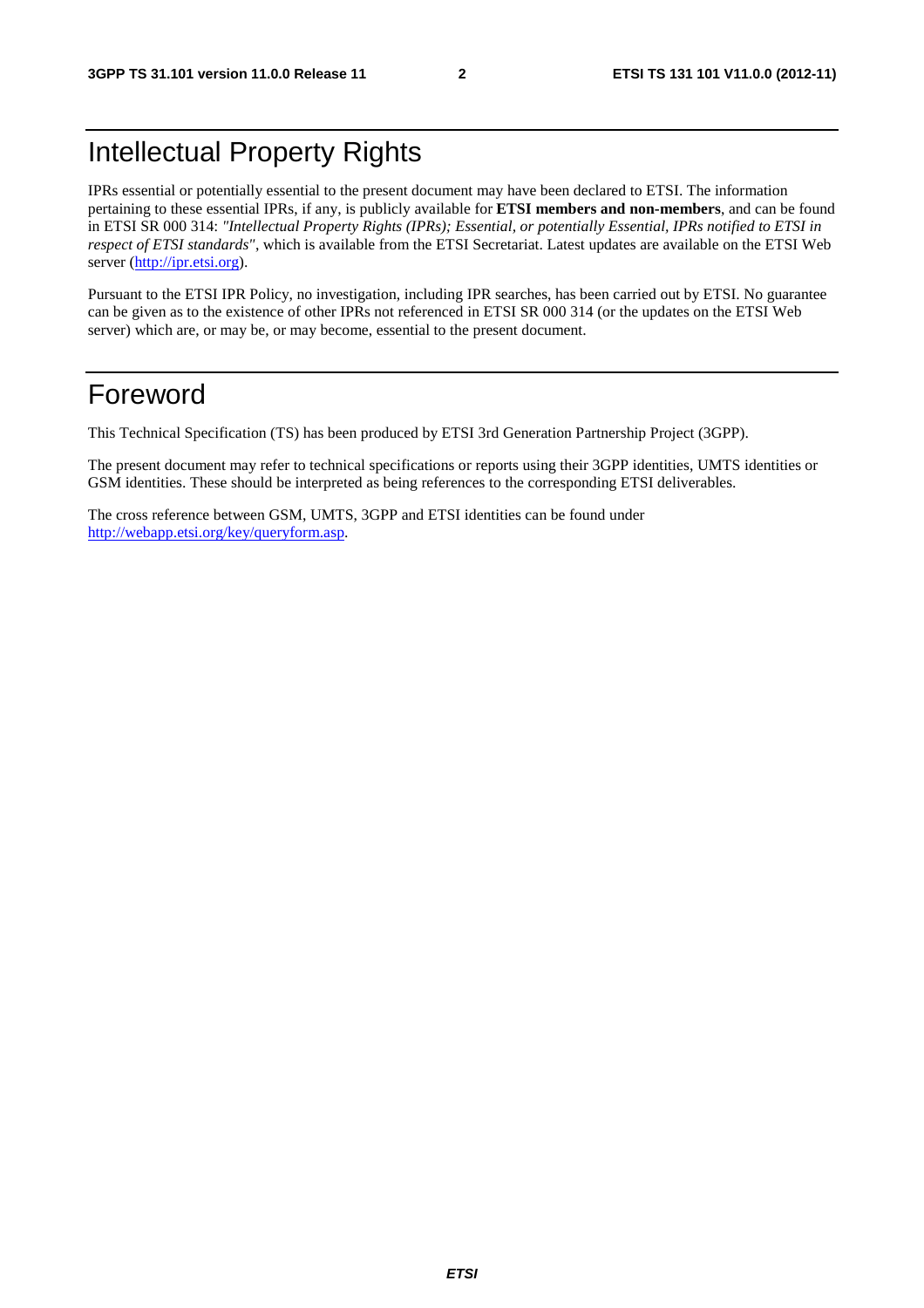$\mathbf{3}$ 

## Contents

| 1<br>2<br>3<br>4<br>4.1<br>4.2<br>4.3<br>4.4<br>4A<br>5<br>5.1<br>5.2<br>5.3<br>5.3.1<br>5.4<br>5A<br>6<br>6A<br>6A.1<br>6A.2<br>6A.3<br>6A.3.1<br>6A.3.2<br>6A.3.3 |  |
|---------------------------------------------------------------------------------------------------------------------------------------------------------------------|--|
|                                                                                                                                                                     |  |
|                                                                                                                                                                     |  |
|                                                                                                                                                                     |  |
|                                                                                                                                                                     |  |
|                                                                                                                                                                     |  |
|                                                                                                                                                                     |  |
|                                                                                                                                                                     |  |
|                                                                                                                                                                     |  |
|                                                                                                                                                                     |  |
|                                                                                                                                                                     |  |
|                                                                                                                                                                     |  |
| 6A.4<br>6A.5<br>6A.6<br>6A.7<br>6A.8<br>6A.9<br>$\tau$                                                                                                              |  |
|                                                                                                                                                                     |  |
| 7A<br>7A.1<br>7A.2<br>7A.3<br>7A.4                                                                                                                                  |  |
| 8<br>8.0<br>8.1<br>8.2<br>8.3                                                                                                                                       |  |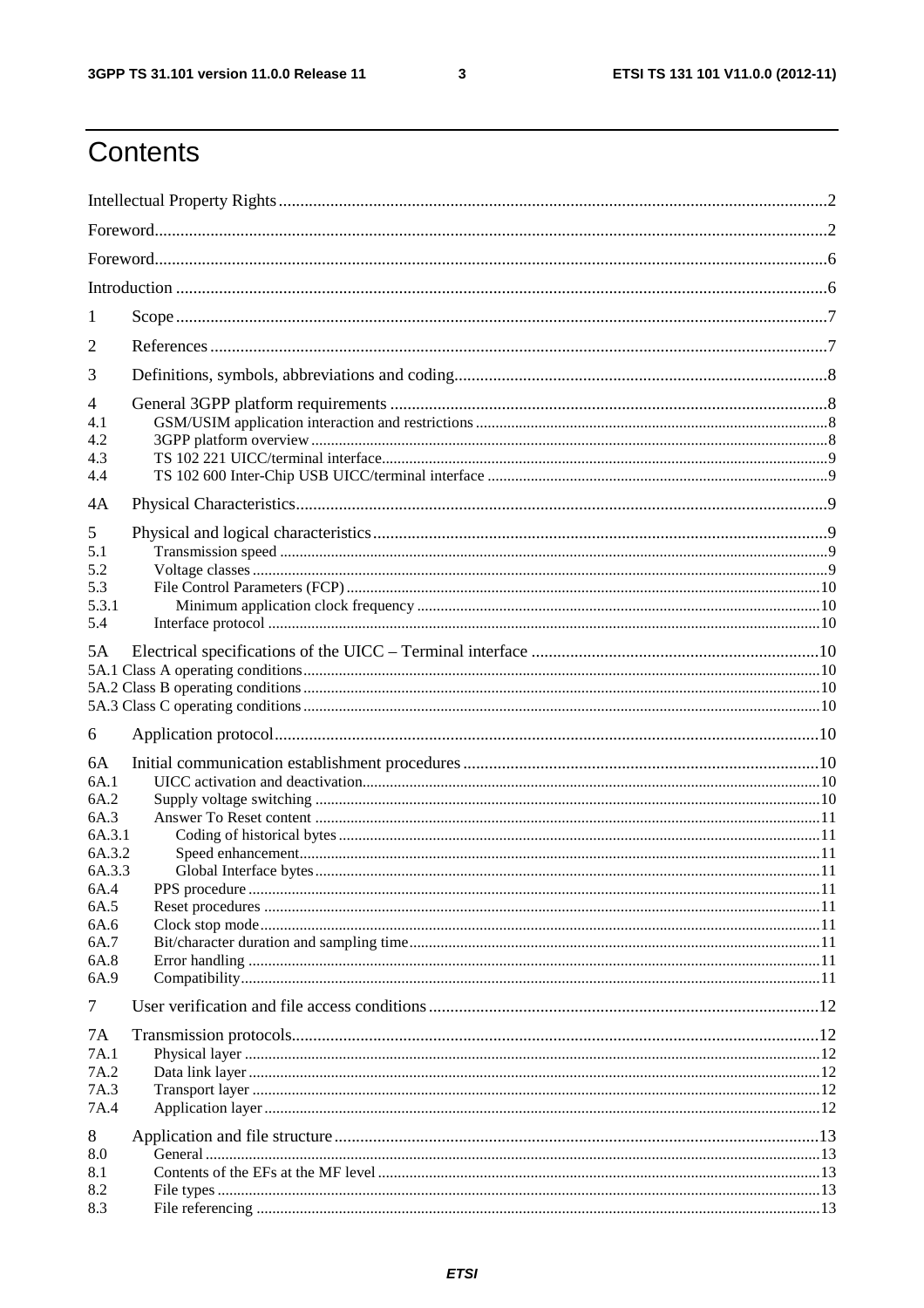$\overline{\mathbf{4}}$ 

| 8.4         |  |
|-------------|--|
| 8.5         |  |
| 8.6         |  |
| 8.7         |  |
| 8.8         |  |
| 8.9         |  |
|             |  |
| 9           |  |
| 9.1         |  |
| 9.2         |  |
| 9.3         |  |
| 9.4         |  |
| 9.5         |  |
| 9.6         |  |
|             |  |
| 10          |  |
| 10.1        |  |
| 10.1.1      |  |
| 10.1.2      |  |
| 10.1.3      |  |
| 10.1.4      |  |
| 10.1.5      |  |
| 10.1.6      |  |
| 10.2        |  |
| 10.2.1      |  |
| 10.2.1.1    |  |
| 10.2.1.2    |  |
| 10.2.1.3    |  |
| 10.2.1.4    |  |
| 10.2.1.5    |  |
| 10.2.1.5.1  |  |
| 10.2.1.5.2  |  |
| 10.2.1.5.3  |  |
| 10.2.1.6    |  |
| 10.2.2      |  |
| 10.3        |  |
|             |  |
| 11          |  |
| 11.1        |  |
| 11.1.1      |  |
| 11.1.1.1    |  |
| 11.1.1.2    |  |
| 11.1.1.3    |  |
| 11.1.1.4    |  |
| 11.1.1.4.1  |  |
| 11.1.1.4.2  |  |
| 11.1.1.4.3  |  |
| 11.1.1.4.4  |  |
| 11.1.1.4.5  |  |
| 11.1.1.4.6  |  |
| 11.1.1.4.7  |  |
| 11.1.1.4.8  |  |
| 11.1.1.4.9  |  |
| 11.1.1.4.10 |  |
| 11.1.2      |  |
| 11.1.3      |  |
| 11.1.4      |  |
| 11.1.5      |  |
| 11.1.6      |  |
| 11.1.7      |  |
|             |  |
| 11.1.8      |  |
| 11.1.9      |  |
| 11.1.10     |  |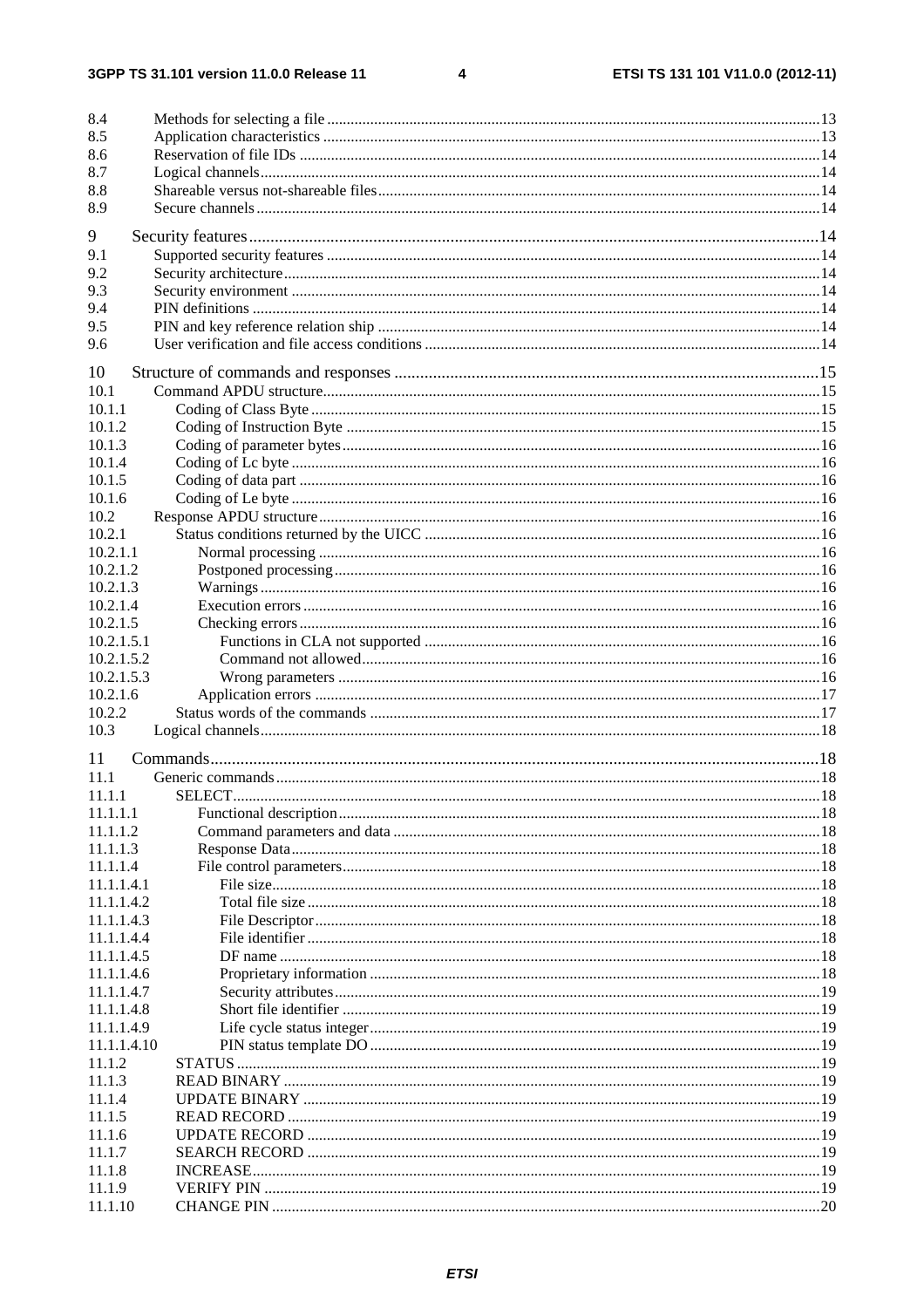$\overline{\mathbf{5}}$ 

| 11.1.11            |                               |                                                                    |  |  |  |  |  |
|--------------------|-------------------------------|--------------------------------------------------------------------|--|--|--|--|--|
| 11.1.12            |                               |                                                                    |  |  |  |  |  |
| 11.1.13<br>11.1.14 |                               |                                                                    |  |  |  |  |  |
| 11.1.15            |                               |                                                                    |  |  |  |  |  |
|                    | 11.1.16                       |                                                                    |  |  |  |  |  |
|                    | 11.1.17                       |                                                                    |  |  |  |  |  |
| 11.1.18            |                               |                                                                    |  |  |  |  |  |
| 11.1.19            |                               |                                                                    |  |  |  |  |  |
| 11.1.20            |                               |                                                                    |  |  |  |  |  |
| 11.1.21            |                               |                                                                    |  |  |  |  |  |
| 11.2               |                               |                                                                    |  |  |  |  |  |
| 11.3               |                               |                                                                    |  |  |  |  |  |
| 12                 |                               |                                                                    |  |  |  |  |  |
| 13                 |                               |                                                                    |  |  |  |  |  |
| 14                 |                               |                                                                    |  |  |  |  |  |
| 15                 |                               |                                                                    |  |  |  |  |  |
|                    | <b>Annex A (normative):</b>   |                                                                    |  |  |  |  |  |
|                    |                               |                                                                    |  |  |  |  |  |
|                    | <b>Annex B</b> (informative): |                                                                    |  |  |  |  |  |
|                    |                               |                                                                    |  |  |  |  |  |
|                    | <b>Annex C</b> (informative): |                                                                    |  |  |  |  |  |
|                    | <b>Annex D</b> (informative): |                                                                    |  |  |  |  |  |
|                    | <b>Annex E</b> (informative): |                                                                    |  |  |  |  |  |
|                    |                               |                                                                    |  |  |  |  |  |
|                    | <b>Annex F</b> (informative): |                                                                    |  |  |  |  |  |
|                    | <b>Annex G (informative):</b> |                                                                    |  |  |  |  |  |
|                    | <b>Annex H</b> (normative):   |                                                                    |  |  |  |  |  |
|                    | <b>Annex I</b> (informative): |                                                                    |  |  |  |  |  |
|                    | <b>Annex J (informative):</b> |                                                                    |  |  |  |  |  |
|                    |                               |                                                                    |  |  |  |  |  |
|                    | <b>Annex K</b> (informative): | Examples of the PIN state transition on multi verification capable |  |  |  |  |  |
|                    | <b>Annex L (informative):</b> | Examples of SET DATA and RETRIEVE DATA usage32                     |  |  |  |  |  |
|                    | <b>Annex M</b> (informative): |                                                                    |  |  |  |  |  |
|                    |                               | Examples of ODD AUTHENTICATE instruction code usage 33             |  |  |  |  |  |
|                    | <b>Annex N</b> (informative): |                                                                    |  |  |  |  |  |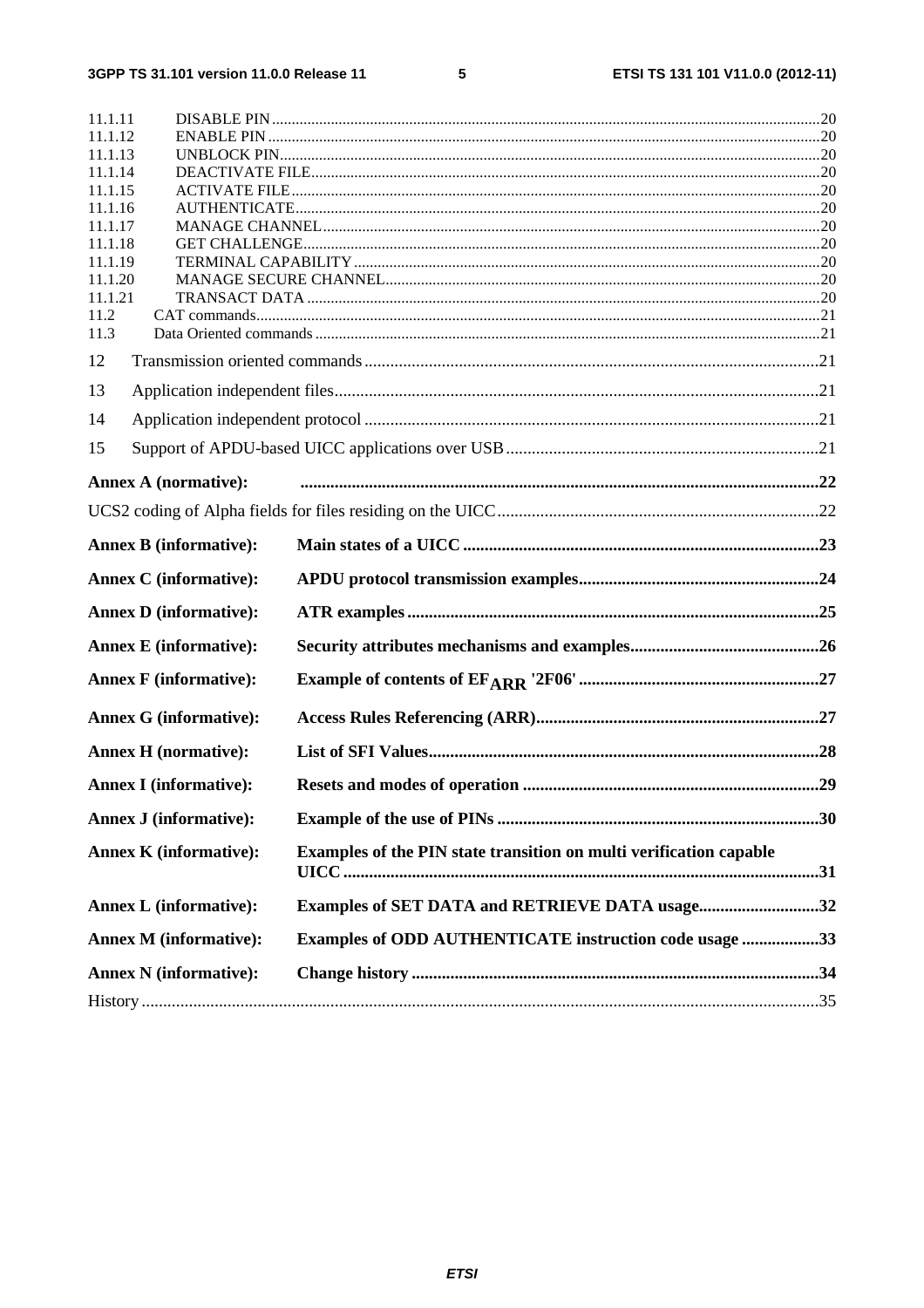## Foreword

This Technical Specification (TS) has been produced by the 3<sup>rd</sup> Generation Partnership Project (3GPP).

The contents of the present document are subject to continuing work within the TSG and may change following formal TSG approval. Should the TSG modify the contents of the present document, it will be re-released by the TSG with an identifying change of release date and an increase in version number as follows:

Version x.y.z

where:

- x the first digit:
	- 1 presented to TSG for information;
	- 2 presented to TSG for approval;
	- 3 or greater indicates TSG approved document under change control.
- y the second digit is incremented for all changes of substance, i.e. technical enhancements, corrections, updates, etc.
- z the third digit is incremented when editorial only changes have been incorporated in the document.

## Introduction

The present document defines a generic Terminal/Integrated Circuit Card (ICC) interface for 3GPP applications. The present document is based on ETSI TS 102 221 [1], which defines a generic platform for any IC card application. The functionality provided by this platform may be operated either over the electrical interface specified in ETSI TS 102 221 [1], or by transporting APDUs over the Inter-Chip USB Terminal/ICC interface specified in ETSI TS 102 600 [7].

Requirements that are common to all 3GPP smart card based applications are also listed in this specification.

The aim of the present document is to ensure interoperability between an ICC and a terminal independently of the respective manufacturer, card issuer or operator. The present document does not define any aspects related to the administrative management phase of the ICC. Any internal technical realisation of either the ICC or the terminal is only specified where these are reflected over the interface.

Application specific details for applications residing on an ICC are specified in the respective application specific documents.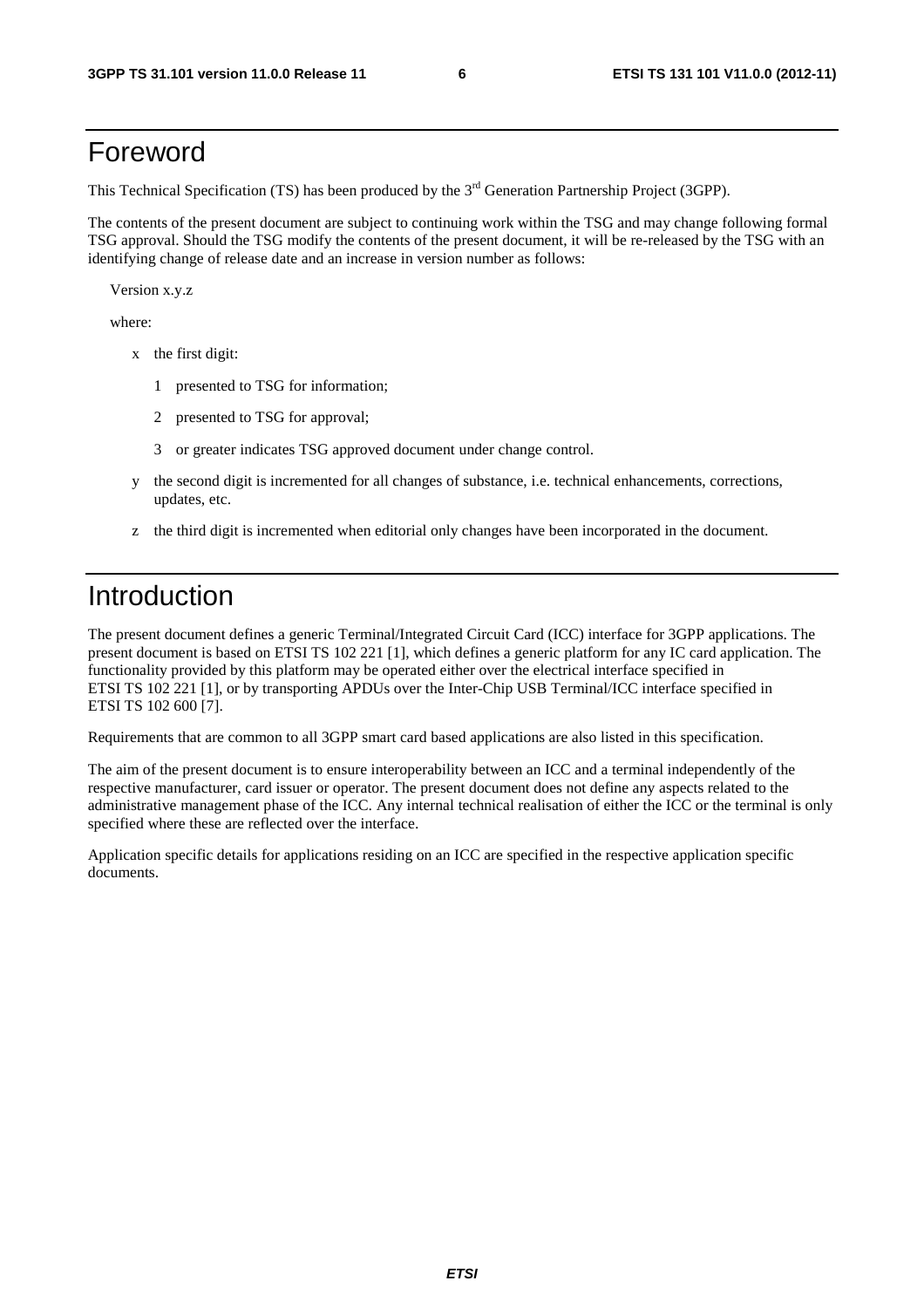## 1 Scope

The present document specifies the interface between the UICC and the Terminal for 3G telecom network operation.

The present document specifies:

- the requirements for the physical characteristics of the UICC;
- the electrical interface between the UICC and the Terminal;
- the initial communication establishment and the transport protocols;
- the model which serves as a basis for the logical structure of the UICC;
- the communication commands and the procedures;
- the application independent files and protocols.

The administrative procedures and initial card management are not part of the present document.

For the avoidance of doubt, references to clauses of ETSI TS 102 221 [1] include all the subclauses of that clause, unless specifically mentioned.

The target specification ETSI TS 102 221 [1] contains material that is outside of the scope of 3GPP requirements and the present document indicates which parts are in the scope and which are not.

A 3GPP ME may support functionality that is not required by 3GPP, but the requirements to do so are outside of the scope of 3GPP.

## 2 References

The following documents contain provisions which, through reference in this text, constitute provisions of the present document.

- References are either specific (identified by date of publication, edition number, version number, etc.) or non-specific.
- For a specific reference, subsequent revisions do not apply.
- For a non-specific reference, the latest version applies. In the case of a reference to a 3GPP document (including a GSM document), a non-specific reference implicitly refers to the latest version of that document *in the same Release as the present document*.
- [1] ETSI TS 102 221 V9.0.0: "Smart Cards; UICC-Terminal interface; Physical and logical characteristics ".
- [2] 3GPP TS 31.102: "Characteristics of the USIM Application".
- [3] ETSI TS 101 220: "Smart cards; ETSI numbering system for telecommunication application providers".
- [4] Void.
- [5] ITU-T Recommendation T.50: "International Reference Alphabet (IRA) (Formerly International Alphabet No. 5 or IA5) - Information technology - 7-bit coded character set for information interchange".
- [6] 3GPP TS 24.008: "Mobile Radio Interface Layer 3 specification; Core Network Protocols; Stage 3".
- [7] ETSI TS 102 600 V7.6.0: "Smart cards; UICC-Terminal interface; Characteristics of the USB interface".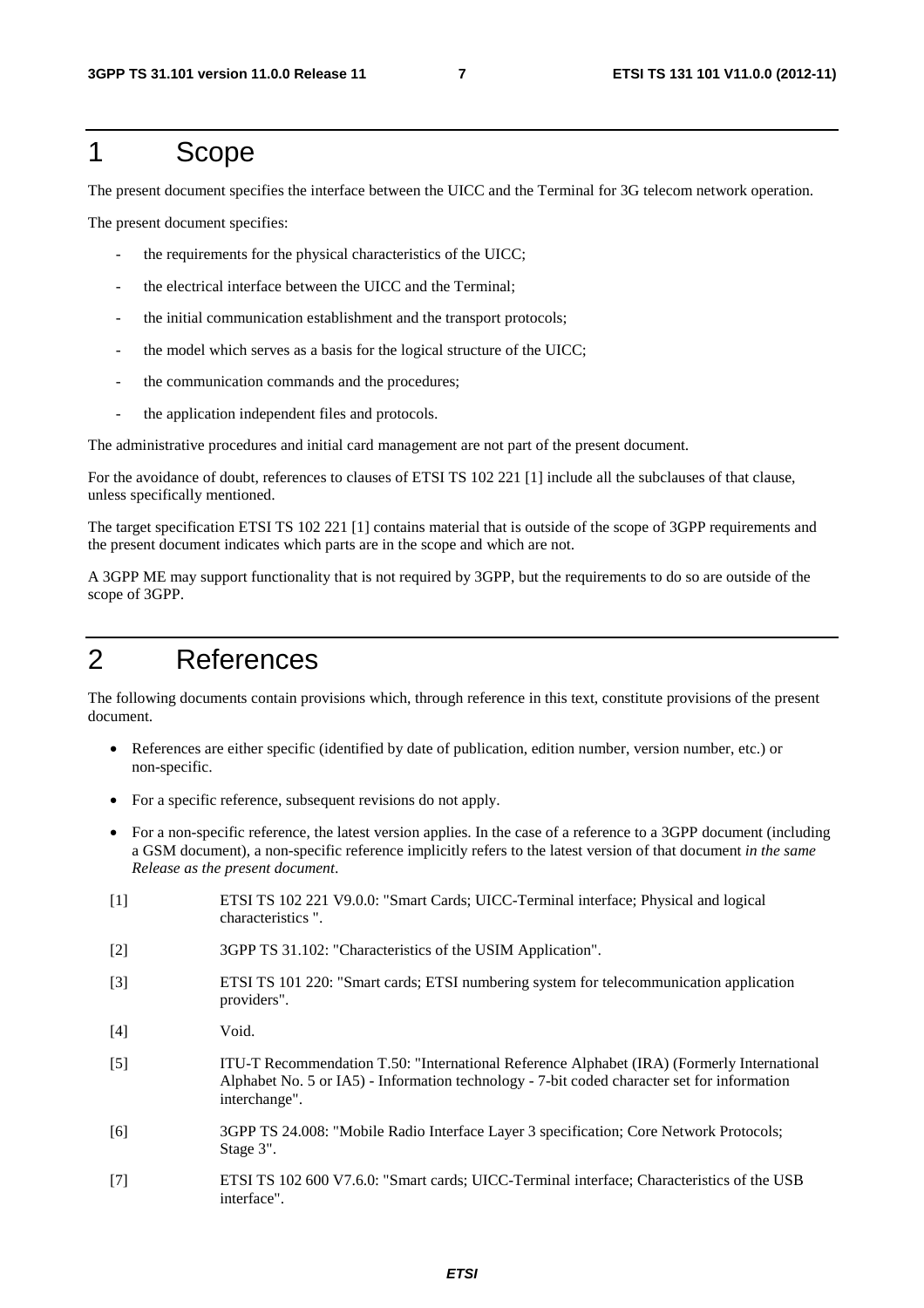## 3 Definitions, symbols, abbreviations and coding

All definitions, symbols, abbreviations applicable to the terminal are specified in ETSI TS 102 221 [1] and ETSI TS 102 600 [7].

The coding of Data Objects in the present document is according to ETSI TS 102 221 [1].

'XX': Single quotes indicate hexadecimal values. Valid elements for hexadecimal values are the numbers '0' to '9' and 'A' to 'F'.

Within the context of the present document, the term "terminal" used in ETSI TS 102 221 [1] refers to the Mobile Equipment (ME).

Within the context of the present document, the term "NAA" used in ETSI TS 102 221 [1] refers to the (U)SIM or the ISIM.

## 4 General 3GPP platform requirements

### 4.1 GSM/USIM application interaction and restrictions

Activation of a USIM session excludes the activation of a GSM session. In particular, this implies that once a USIM application session has been activated, commands sent to the UICC with CLAss byte set to 'A0' shall return SW1SW2 '6E 00' (class not supported) to the terminal.

Similarly, activation of a GSM session excludes the activation of a USIM session.

At most one USIM session can be active at the same time.

### 4.2 3GPP platform overview

The UICC/terminal interface shall support the interface specified in ETSI TS 102 221 [1]. In addition, the UICC/terminal interface may support the Inter-Chip USB interface defined in ETSI TS 102 600 [7].

3GPP ICC based applications (e.g. USIM, USIM Application Toolkit, ISIM, SIM) are supported over both interfaces (see figure 1).



**Figure 1: Terminal/UICC interface**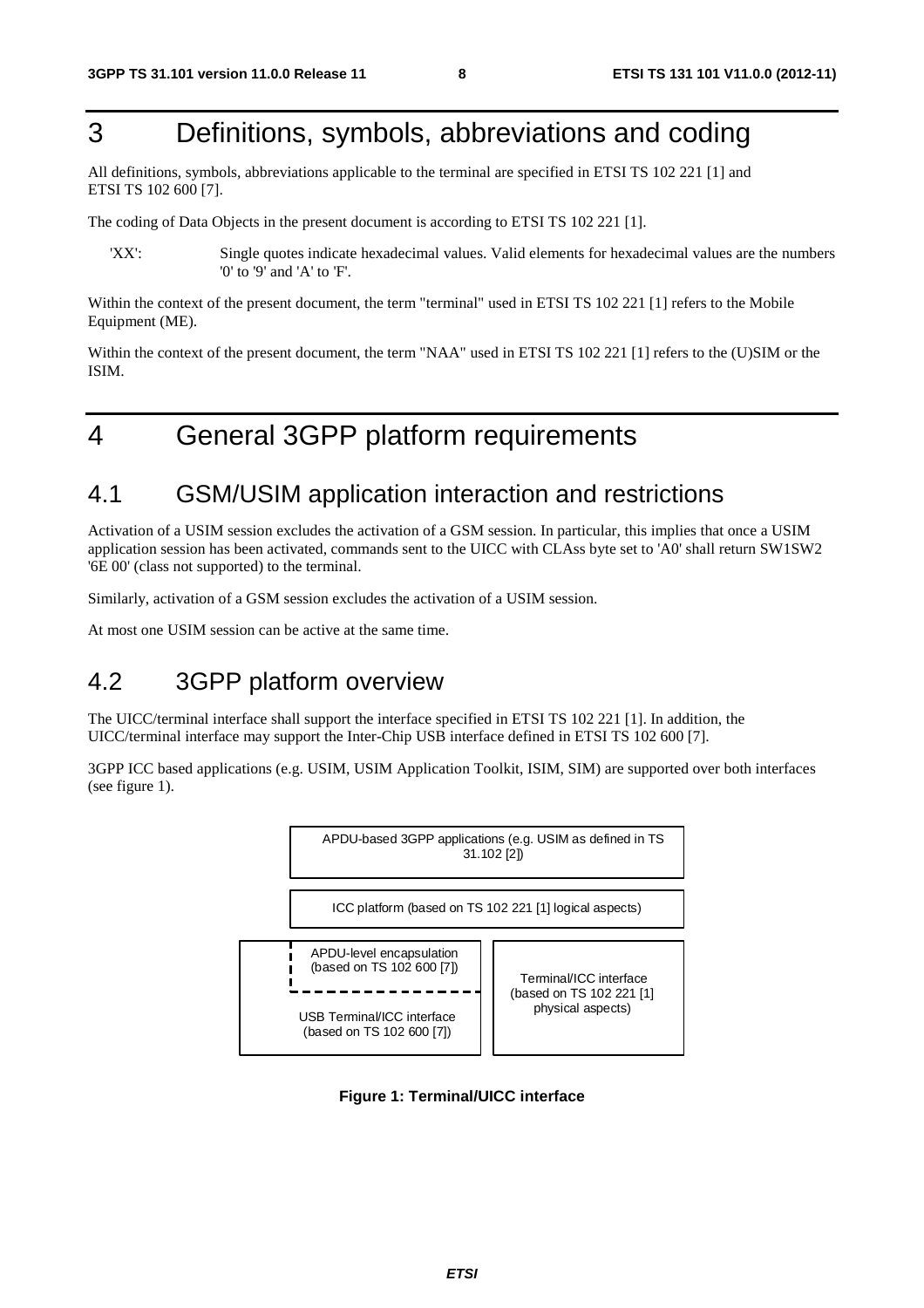### 4.3 TS 102 221 UICC/terminal interface

The UICC/terminal interface shall comply with all requirements stated in ETSI TS 102 221 [1]. Where options are indicated in ETSI TS 102 221 [1], the present document specifies which options are to be used for a TS 102 221 UICC/terminal interface where the UICC supports a 3GPP application.

### 4.4 TS 102 600 Inter-Chip USB UICC/terminal interface

If the Inter-Chip USB UICC/terminal interface is supported, it shall comply with ETSI TS 102 600 [7]. Where options are indicated in ETSI TS 102 600 [7], the present document specifies which options are to be used for an Inter-Chip USB UICC/terminal interface where the UICC supports a 3GPP application.

The protocol stack for APDU-level exchanges that are described in ETSI TS 102 600 [7] allow the transmission of APDUs. USB UICCs and USB UICC-enabled terminals shall comply with the functionality of the TS 102 221 interface. Where options are indicated in ETSI TS 102 221 [1], the present document specifies which options are to be used for APDU-based applications where the UICC supports a 3GPP application.

The mapping of APDU into TPDU (see ETSI TS 102 221 [1] clause 7.3.1.1) and transmission oriented commands (see ETSI TS 102 221 [1] clause 12) do not apply in the USB context as the APDU commands and responses are transmitted over USB as encoded at the application layer (i.e. C-APDU and R-APDU are directly encapsulated).

In the context of UICC applications running over USB, the card activation and deactivation process, the cold and warm reset procedures and the request for additional processing time as described in ETSI TS 102 221 [1] shall be performed by USB commands as described in ETSI TS 102 600 [7]. Any reference to the above procedures shall be interpreted in a USB context according to ETSI TS 102 600 [7]. When an ATR is received then the corresponding provisions and error handling procedures of ETSI TS 102 221 [1] apply.

## 4A Physical Characteristics

The provisions of ETSI TS 102 221 [1] clause 4 apply.

The usage of contact C6 for contactless as defined in ETSI 102 221 [1] is not required by 3GPP. This impacts the following sub-clauses:

ETSI TS 102 221 [1] sub-clause 4.5.1.1

ETSI TS 102 221 [1] sub-clause 4.5.1.2

ETSI TS 102 221 [1] sub-clause 4.5.2.1

ETSI TS 102 221 [1] sub-clause 4.5.2.2

ETSI TS 102 221 [1] sub-clause 4.5.3

## 5 Physical and logical characteristics

### 5.1 Transmission speed

See clause 6A.3.2.

### 5.2 Voltage classes

See clause 6A.2.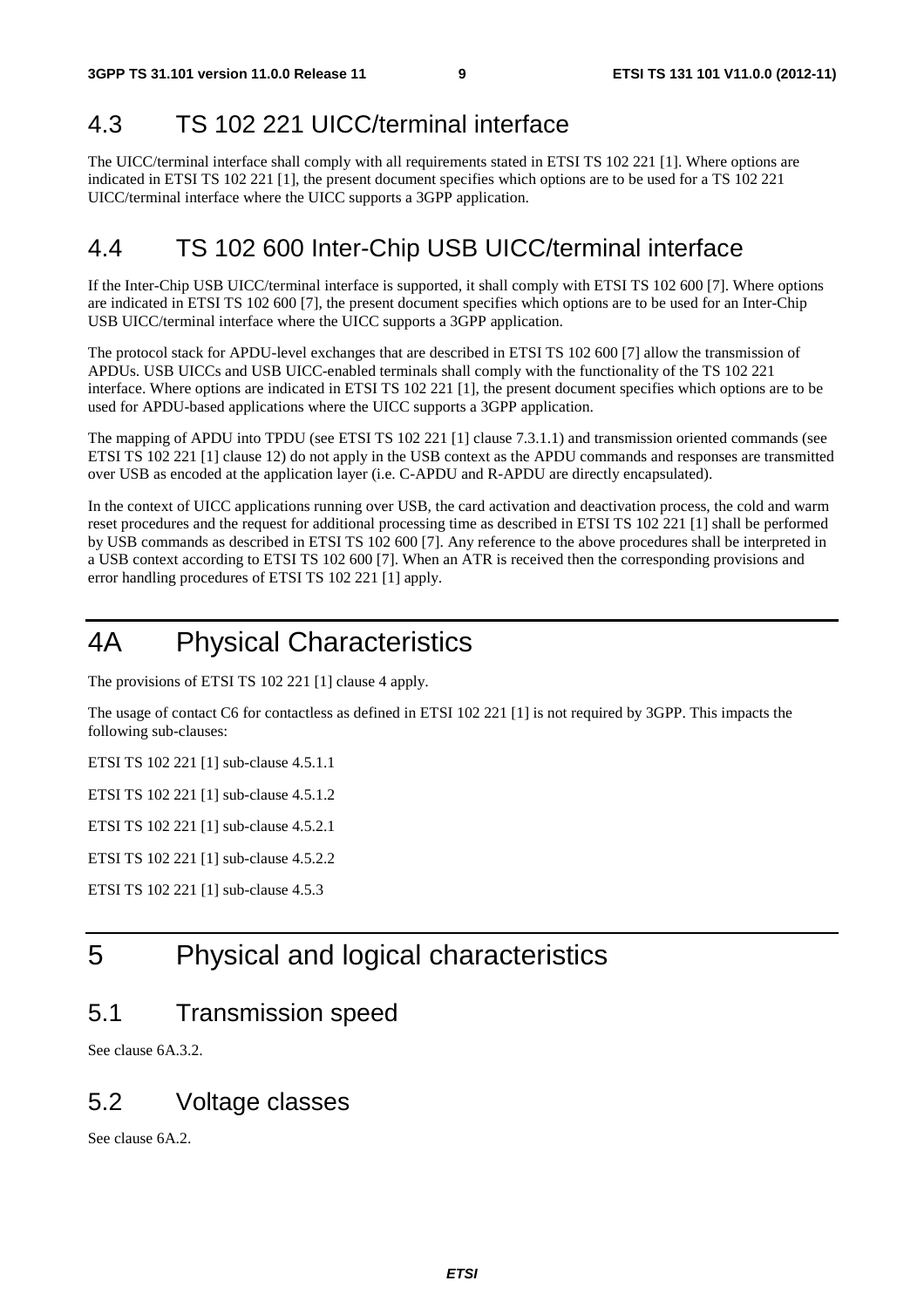## 5.3 File Control Parameters (FCP)

See clause 11.1.1.4.

#### 5.3.1 Minimum application clock frequency

See clause 11.1.1.4.6.

### 5.4 Interface protocol

See clause 6A.3.

## 5A Electrical specifications of the UICC – Terminal interface

The provisions of ETSI TS 102 221 [1] clause 5 apply.

## 5A.1 Class A operating conditions

Class A operating conditions as specified in ETSI TS 102 221 [1] clause 5.1 is not required by 3GPP.

3G MEs shall not support class A operating conditions as specified in ETSI TS 102 221 [1] clause 5.1 on the ME – UICC interface.

## 5A.2 Class B operating conditions

The provisions of ETSI TS 102 221 [1] clause 5.2 apply.

## 5A.3 Class C operating conditions

The provisions of ETSI TS 102 221 [1] clause 5.3 apply.

## 6 Application protocol

See clause 7A.4.

## 6A Initial communication establishment procedures

### 6A.1 UICC activation and deactivation

The provisions of ETSI TS 102 221 [1] clause 6.1 apply.

## 6A.2 Supply voltage switching

The provisions of ETSI TS 102 221 [1] clause 6.2 apply.

In addition, a UICC holding a 3GPP application shall support at least two consecutive voltage classes as defined in ETSI TS 102 221 [1] clause 6.2.1, e.g. AB or BC. If the UICC supports more than two classes, they shall all be consecutive, e.g. ABC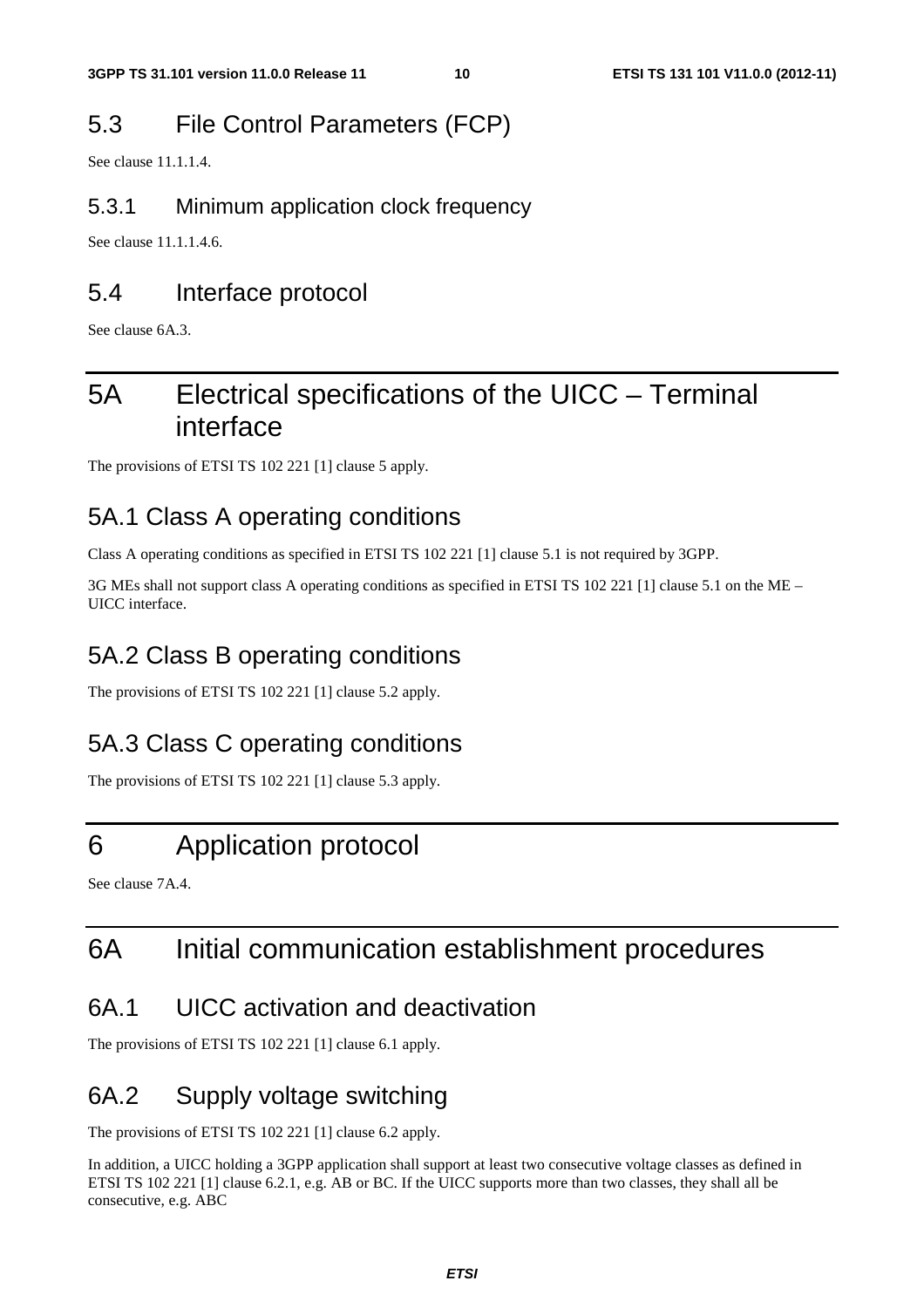## 6A.3 Answer To Reset content

The provisions of ETSI TS 102 221 [1] clause 6.3 apply.

In addition, no extra guard time, indicated in TC1 in the ATR, needs to be supported when sending characters from the terminal to the card. The terminal may reject a UICC indicating values other than 0 or 255 in TC1.

### 6A.3.1 Coding of historical bytes

The provisions of ETSI TS 102 221 [1] clause 6.3.1 apply.

### 6A.3.2 Speed enhancement

The provisions of ETSI TS 102 221 [1] clause 6.3.2 apply.

In addition, cards and terminals supporting an application based on the present specification shall support the transmission factor  $(F,D)=(512,32)$ .

It is recommended that terminals and cards supporting Multimedia Message storage functionality (see TS 31.102 [2]) support the transmission factor  $(F.D)=(512,64)$  in addition to those specified in the present document.

### 6A.3.3 Global Interface bytes

The provisions of ETSI TS 102 221 [1] clause 6.3.3 apply.

## 6A.4 PPS procedure

The provisions of ETSI TS 102 221 [1] clause 6.4 apply.

### 6A.5 Reset procedures

The provisions of ETSI TS 102 221 [1] clause 6.5 apply.

### 6A.6 Clock stop mode

The provisions of ETSI TS 102 221 [1] clause 6.6 apply.

### 6A.7 Bit/character duration and sampling time

The provisions of ETSI TS 102 221 [1] clause 6.7 apply.

### 6A.8 Error handling

The provisions of ETSI TS 102 221 [1] clause 6.8 apply.

## 6A.9 Compatibility

The provisions of ETSI TS 102 221 [1] clause 6.9 are not required by 3GPP.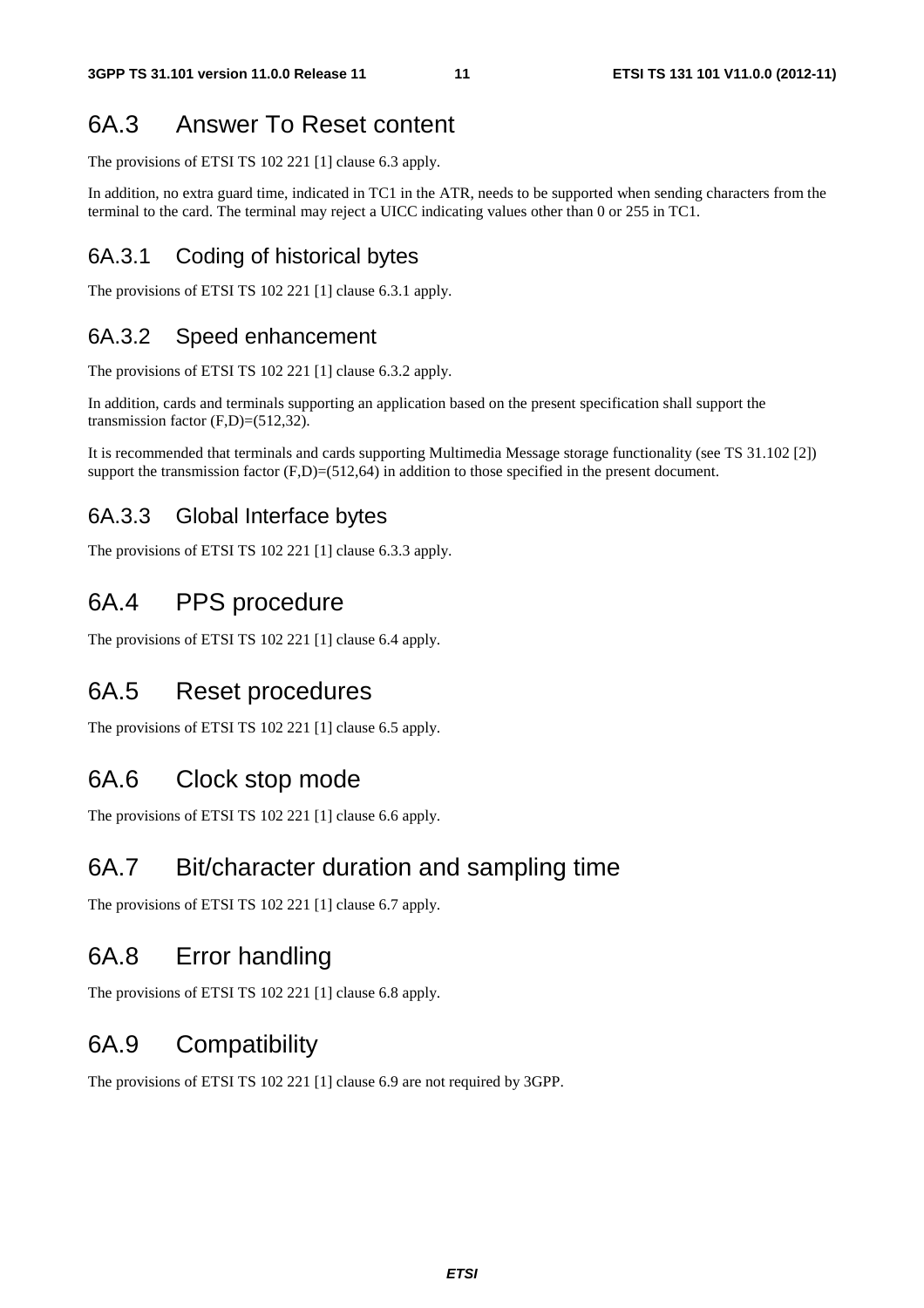## 7 User verification and file access conditions

See clause 9.6.

## 7A Transmission protocols

The provisions of ETSI TS 102 221 [1] clause 7 apply.

### 7A.1 Physical layer

The provisions of ETSI TS 102 221 [1] clause 7.1 apply.

## 7A.2 Data link layer

The provisions of ETSI TS 102 221 [1] clause 7.2 apply.

## 7A.3 Transport layer

The provisions of ETSI TS 102 221 [1] clause 7.3 apply.

## 7A.4 Application layer

The provisions of ETSI TS 102 221 [1] clause 7.4 apply.

In addition, when involved in administrative management operations, a 3GPP application interfaces with appropriate equipment. These operations are outside the scope of the present document.

When involved in network operations a 3GPP application interfaces with a terminal with which messages are exchanged. A message can be a command or a response.

- A 3GPP Application command/response pair is a sequence consisting of a command and the associated response.
- A 3GPP Application procedure consists of one or more 3GPP Application command/response pairs which are used to perform all or part of an application-oriented task. A procedure shall be considered as a whole, that is to say that the corresponding task is achieved if and only if the procedure is completed. The terminal shall ensure that, when operated according to the manufacturer's manual, any unspecified interruption of the sequence of command/response pairs which realise the procedure, leads to the abortion of the procedure itself.
- A 3GPP application session is the interval of time starting at the completion of the 3GPP application initialisation procedure and ending either with the start of the 3GPP session termination procedure, or at the first instant the link between the UICC and the terminal is interrupted.

During the 3GPP network operation phase, the terminal plays the role of the master and the 3GPP application plays the role of the slave.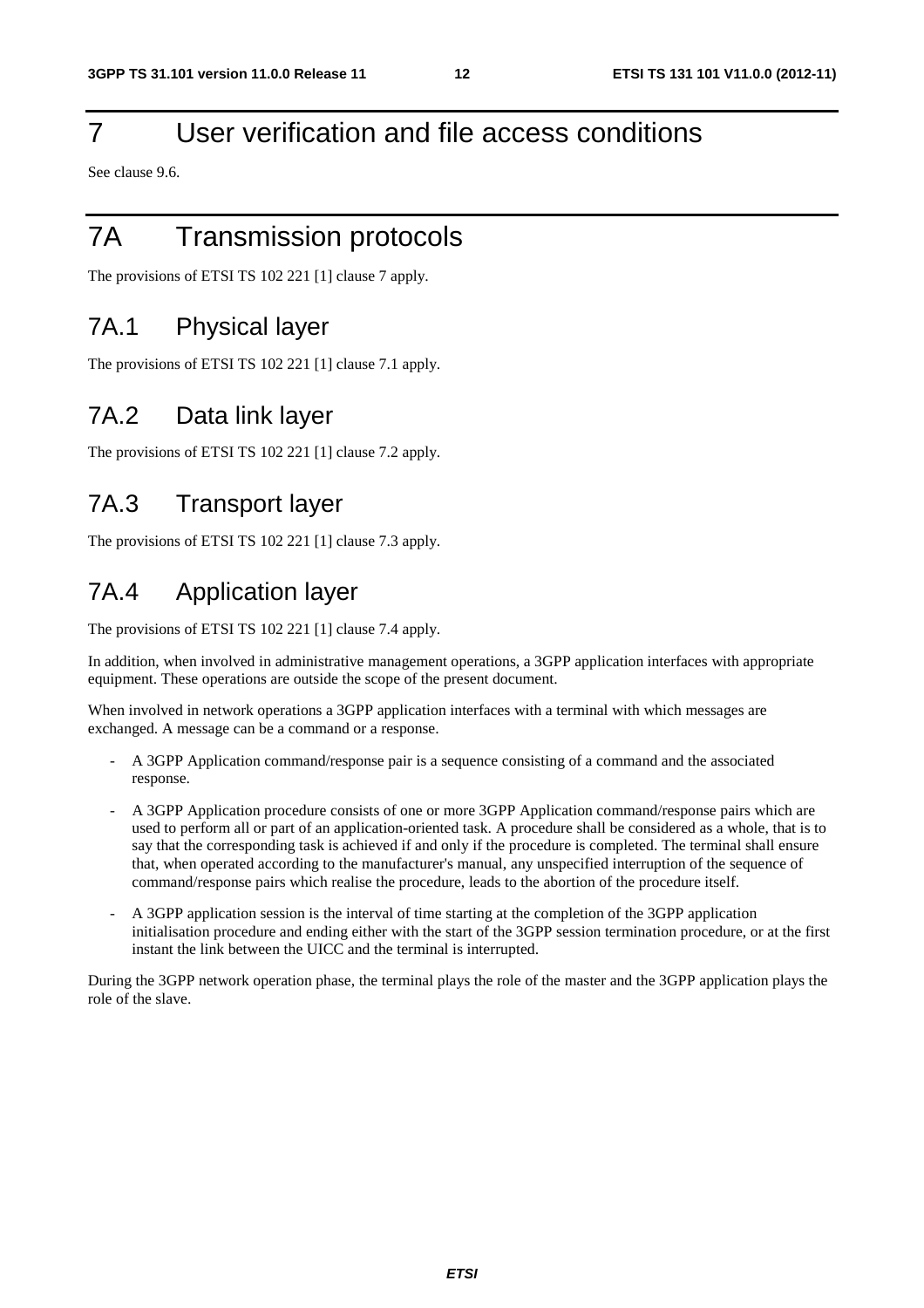A 3GPP application specification may specify some commands defined in ETSI TS 102 221 [1] as optional or define additional commands. The 3GPP application shall execute all applicable commands in such a way as not to jeopardise, or cause suspension, of service provisioning to the user. This could occur if, for example, execution of the AUTHENTICATE is delayed in such a way which would result in the network denying or suspending service to the user.

## 8 Application and file structure

### 8.0 General

This clause specifies general requirements for EFs for 3GPP applications.

EFs contain data items. A data item is a part of an EF which represents a complete logical entity. The 3GPP application specification defines the access conditions, data items and coding for each file.

EFs or data items having an unassigned value, or which are cleared by the terminal, shall have their bytes set to 'FF'. After the administrative phase all data items shall have a defined value or have their bytes set to 'FF', unless specified otherwise in other 3GPP specifications. For example, for a deleted LAI in the  $EF_{LOCI}$  file defined in TS 31.102 [2], the last byte takes the value 'FE' (refer to TS 24.008 [6]). If a data item is modified by the allocation of a value specified in another 3GPP TS, then this value shall be used and the data item is not unassigned.

EFs are mandatory (M), optional (O), or conditional (C). A conditional file is mandatory if required by a supported feature, as defined by the 3GPP application (e.g. PBR in TS 31.102 [2]). The file size of an optional EF may be zero. All implemented EFs with a file size greater than zero shall contain all mandatory data items. Optional data items may either be filled with 'F', or, if located at the end of an EF, need not exist.

When the coding is according to ITU-T Recommendation T.50 [5], bit 8 of every byte shall be set to 0.

### 8.1 Contents of the EFs at the MF level

See clause 13.

## 8.1A UICC application structure

The provisions of ETSI TS 102 221 [1] clause 8.1 apply.

### 8.2 File types

The provisions of ETSI TS 102 221 [1] clause 8.2 apply.

### 8.3 File referencing

The provisions of ETSI TS 102 221 [1] clause 8.3 apply.

### 8.4 Methods for selecting a file

The provisions of ETSI TS 102 221 [1] clause 8.4 apply.

### 8.5 Application characteristics

The provisions of ETSI TS 102 221 [1] clause 8.5 apply.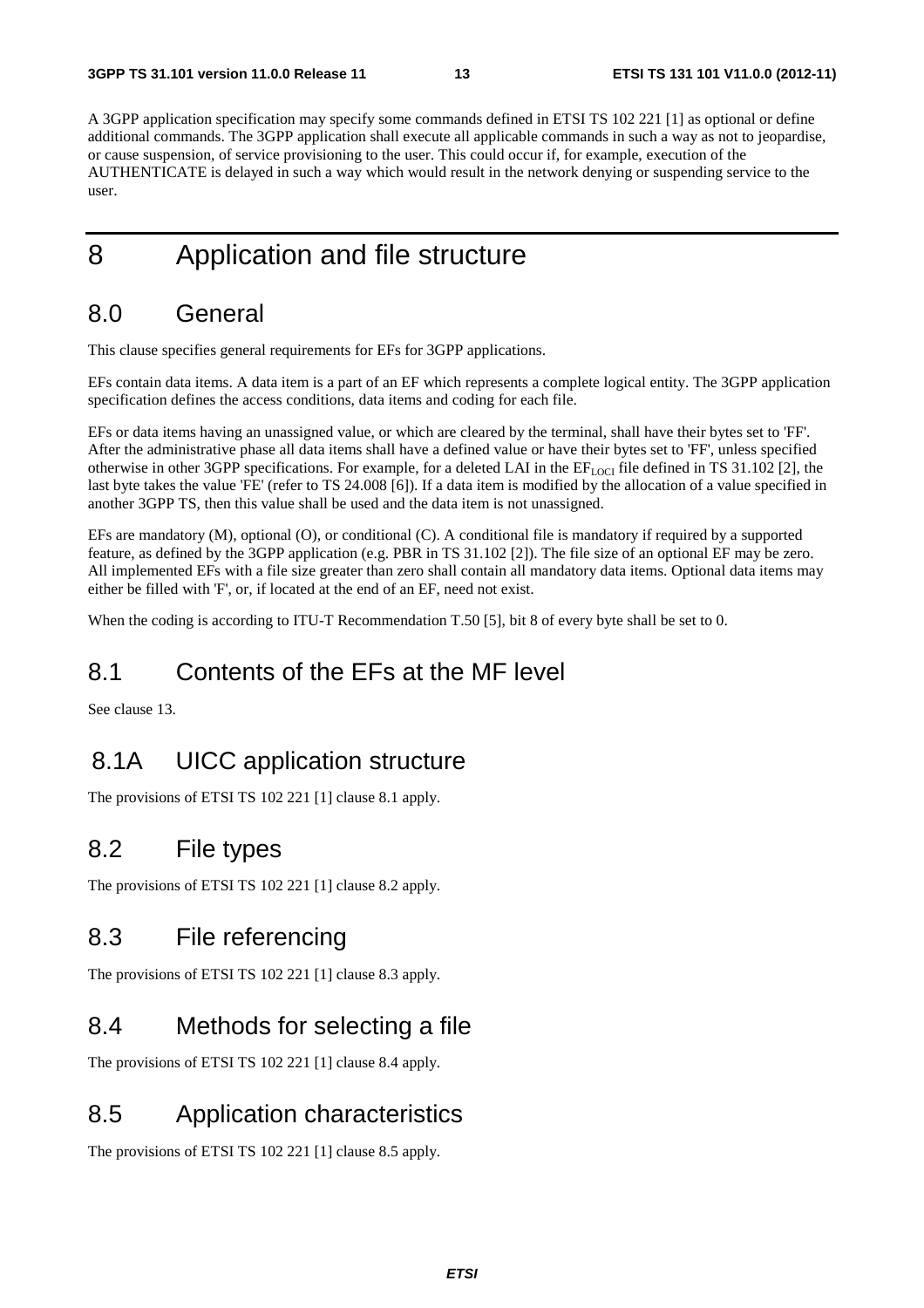## 8.6 Reservation of file IDs

The provisions of ETSI TS 102 221 [1] clause 8.6 apply.

## 8.7 Logical channels

The provisions of ETSI TS 102 221 [1] clause 8.7 apply.

## 8.8 Shareable versus not-shareable files

The provisions of ETSI TS 102 221 [1] clause 8.8 apply.

## 8.9 Secure channels

The provisions of ETSI TS 102 221 [1] clause 8.9 apply.

## 9 Security features

The provisions of ETSI TS 102 221 [1] clause 9 apply.

## 9.1 Supported security features

The provisions of ETSI TS 102 221 [1] clause 9.1 apply.

## 9.2 Security architecture

The provisions of ETSI TS 102 221 [1] clause 9.2 apply.

## 9.3 Security environment

The provisions of ETSI TS 102 221 [1] clause 9.3 apply.

## 9.4 PIN definitions

The provisions of ETSI TS 102 221 [1] clause 9.4 apply.

## 9.5 PIN and key reference relation ship

The provisions of ETSI TS 102 221 [1] clause 9.5 apply.

## 9.6 User verification and file access conditions

A 3GPP application uses 2 PINs for user verification, PIN and PIN2. PIN2 is used only in the ADF. The PIN and PIN2 are mapped into key references as defined in ETSI TS 102 221 [1] clause 9.5.1. The Universal PIN shall be associated with a usage qualifier, and other key references may also be associated with a usage qualifier as defined in ETSI TS 102 221 [1] clause 9.5.2. The PIN status is indicated in the PS\_DO, which is part of the FCP response when an ADF/DF is selected. The coding of the PS\_DO is defined in ETSI TS 102 221 [1] clause 9.5.2.

PIN and PIN2 are coded on 8 bytes. Only (decimal) digits (0-9) shall be used, coded in ITU-T T.50 [5] with bit 8 set to zero. The minimum number of digits is 4. If the number of digits presented by the user is less than 8 then the ME shall pad the presented PIN with 'FF' before sending it to the 3GPP application.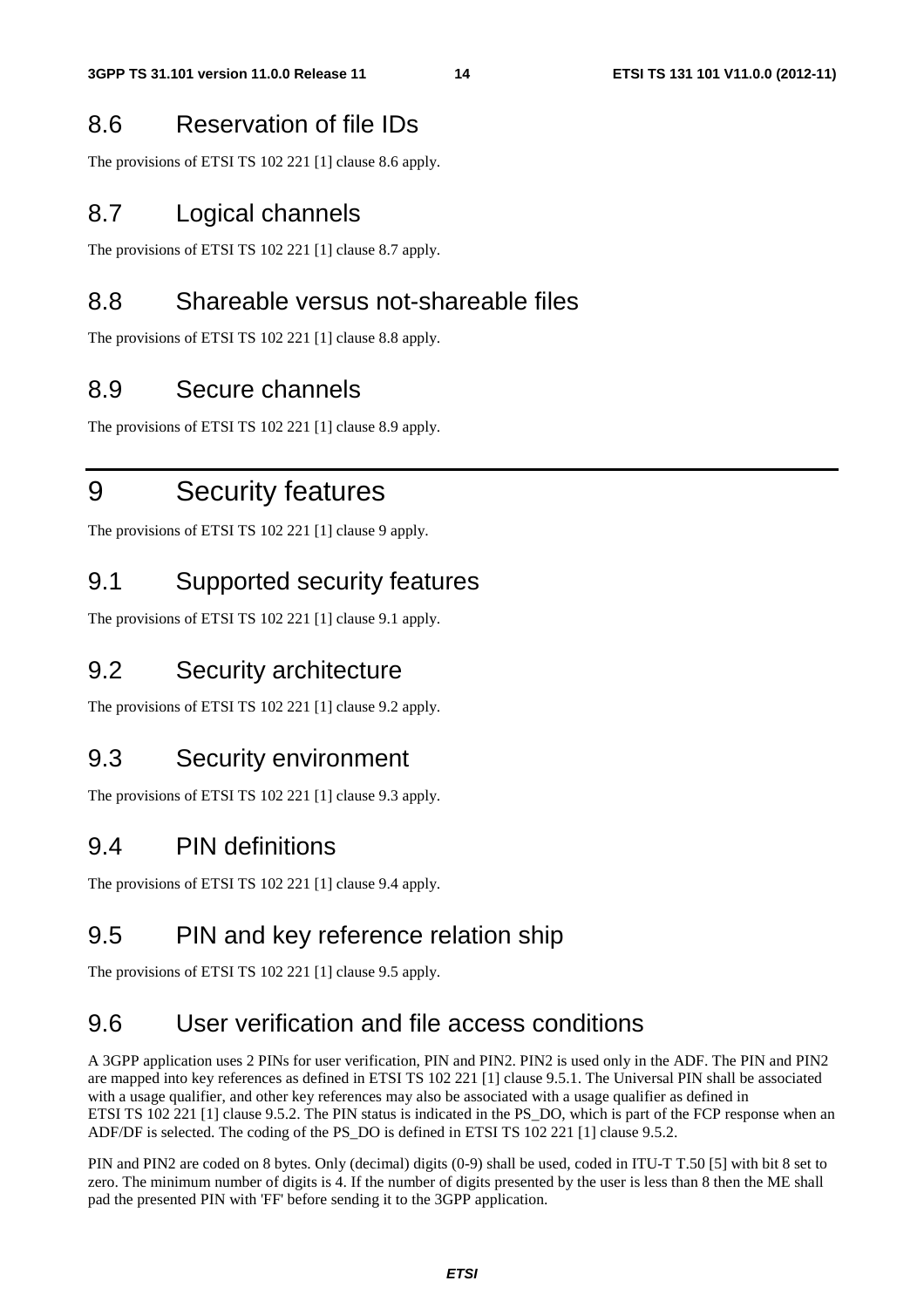The coding of the UNBLOCK PINs is identical to the coding of the PINs. However, the number of (decimal) digits is always 8.

The security architecture as defined in ETSI TS 102 221 [1] clause 9 applies to 3GPP applications with the following definitions and additions:

- A 3GPP application may reside on either a single-verification capable UICC or a multi-verification capable UICC.
- A 3GPP application residing on a multi-verification capable UICC shall support the replacement of its application PIN with the Universal PIN, key reference '11', as defined in ETSI TS 102 221 [1] clause 9.4.1. Only the Universal PIN is allowed as a replacement.
- A multi-verification capable UICC holding a 3GPP application shall support the referenced format using SEID as defined in ETSI TS 102 221 [1] clause 9.2.7.
- Every file related to a 3GPP application shall have a reference to an access rule stored in  $EF_{APR}$ .
- Disabling of PIN2 is allowed if supported by the 3GPP application, unless indicated otherwise.

The security architecture as defined in ETSI TS 102 221 [1] clause 9 applies to terminals supporting 3GPP applications with the following definitions and requirements:

- A terminal shall support the use of level 1 and level 2 user verification requirements as defined in ETSI TS 102 221 [1] clause 9.1.
- A terminal shall support the multi-application capabilities as defined in ETSI TS 102 221 [1] clause 9.1.
- A terminal shall support the replacement of a 3GPP application PIN with the Universal PIN, key reference '11', as defined in ETSI TS 102 221 [1] clause 9.4.1.
- A terminal shall support the security attributes defined using tag's '8C', 'AB' and '8B' as defined in ETSI TS 102 221 [1] clause 9.2.4. In addition both the referencing methods indicated by tag '8B' shall be supported as defined in ETSI TS 102 221 [1] clause 9.2.7.

The access rule is referenced in the FCP using tag '8B'. The TLV object contains the file ID (the file ID of  $EF_{ARR}$ ) and record number, or file ID (the file ID of EFARR), SEID and record number, pointer to the record in EFARR where the access rule is stored. Each SEID refers to a record number in EFARR. EFs having the same access rule use the same record reference in  $EF_{ARR}$ . For an example  $EF_{ARR}$ , see ETSI TS 102 221 [1] clause 13.4.

## 10 Structure of commands and responses

The provisions of ETSI TS 102 221 [1] clause 10 apply.

## 10.1 Command APDU structure

The provisions of ETSI TS 102 221 [1] clause 10.1 apply.

### 10.1.1 Coding of Class Byte

The provisions of ETSI TS 102 221 [1] clause 10.1.1 apply.

### 10.1.2 Coding of Instruction Byte

The provisions of ETSI TS 102 221 [1] clause 10.1.2 apply except for the coding of the Instruction byte of the following commands which are not required by 3GPP:

**GET CHALLENGE**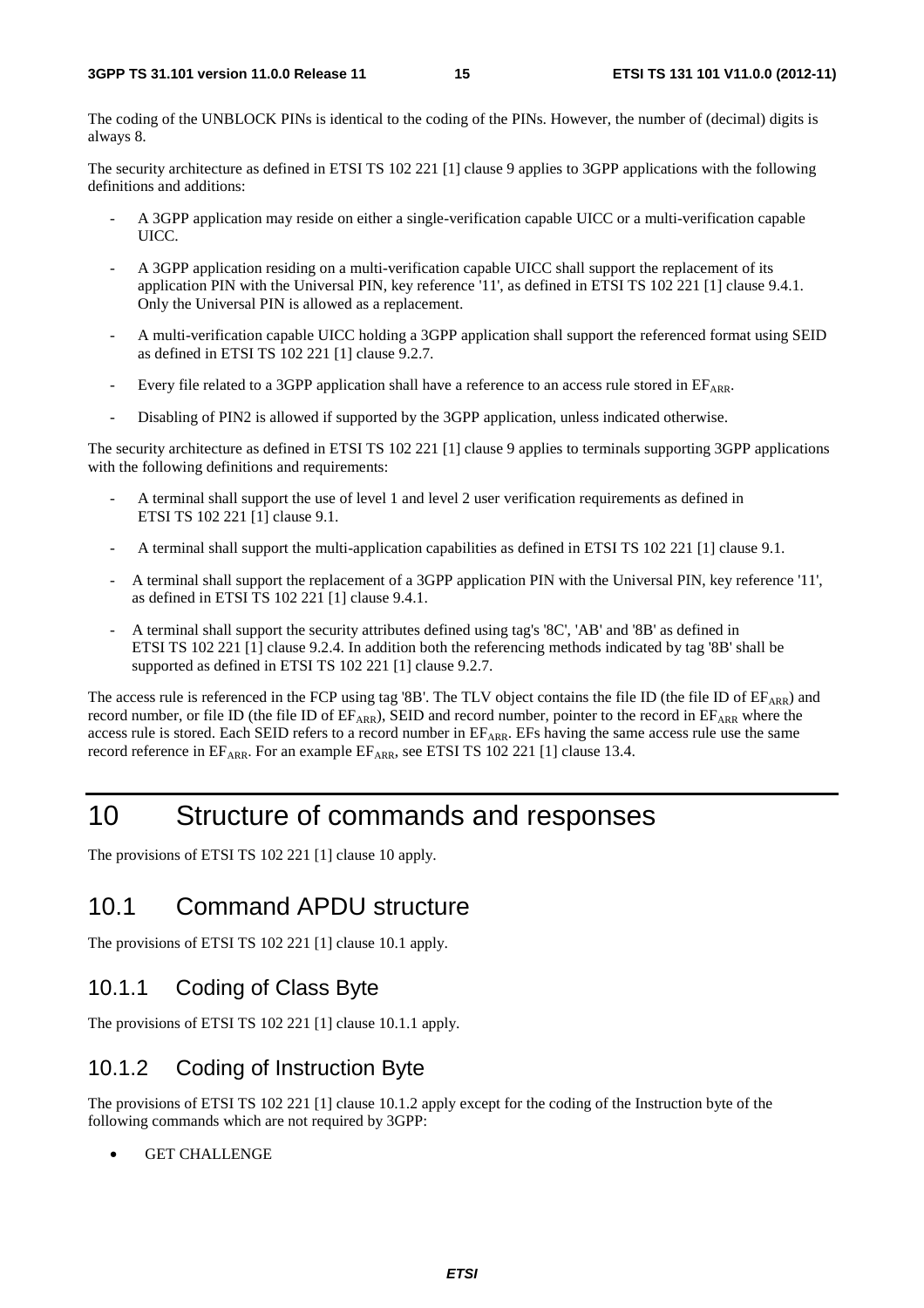#### 10.1.3 Coding of parameter bytes

The provisions of ETSI TS 102 221 [1] clause 10.1.3 apply.

#### 10.1.4 Coding of Lc byte

The provisions of ETSI TS 102 221 [1] clause 10.1.4 apply.

#### 10.1.5 Coding of data part

The provisions of ETSI TS 102 221 [1] clause 10.1.5 apply.

#### 10.1.6 Coding of Le byte

The provisions of ETSI TS 102 221 [1] clause 10.1.6 apply.

### 10.2 Response APDU structure

The provisions of ETSI TS 102 221 [1] clause 10.2 apply.

#### 10.2.1 Status conditions returned by the UICC

The provisions of ETSI TS 102 221 [1] clause 10.2.1 apply.

#### 10.2.1.1 Normal processing

The provisions of ETSI TS 102 221 [1] clause 10.2.1.1 apply.

#### 10.2.1.2 Postponed processing

The provisions of ETSI TS 102 221 [1] clause 10.2.1.2 apply.

#### 10.2.1.3 Warnings

The provisions of ETSI TS 102 221 [1] clause 10.2.1.3 apply.

#### 10.2.1.4 Execution errors

The provisions of ETSI TS 102 221 [1] clause 10.2.1.4 apply.

#### 10.2.1.5 Checking errors

The provisions of ETSI TS 102 221 [1] clause 10.2.1.5 apply.

#### 10.2.1.5.1 Functions in CLA not supported

The provisions of ETSI TS 102 221 [1] clause 10.2.1.5.1 apply.

#### 10.2.1.5.2 Command not allowed

The provisions of ETSI TS 102 221 [1] clause 10.2.1.5.2 apply.

#### 10.2.1.5.3 Wrong parameters

The provisions of ETSI TS 102 221 [1] clause 10.2.1.5.3 apply.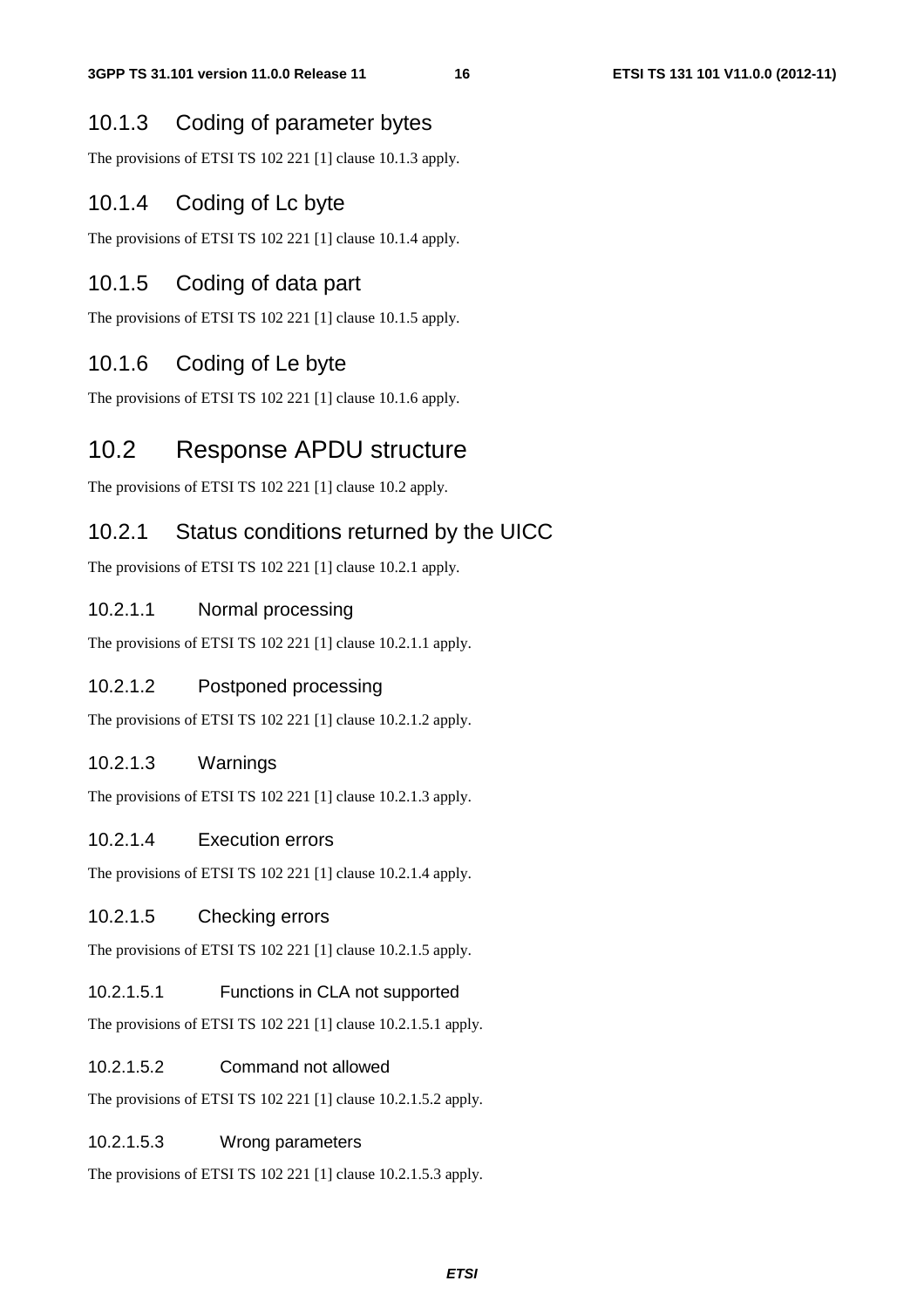#### 10.2.1.6 Application errors

The provisions of ETSI TS 102 221 [1] clause 10.2.1.6 apply.

### 10.2.2 Status words of the commands

The provisions of ETSI TS 102 221 [1] clause 10.2.2 apply with the following exceptions which are not required by 3GPP:

• column 'GET CHALLENGE' of table 10.16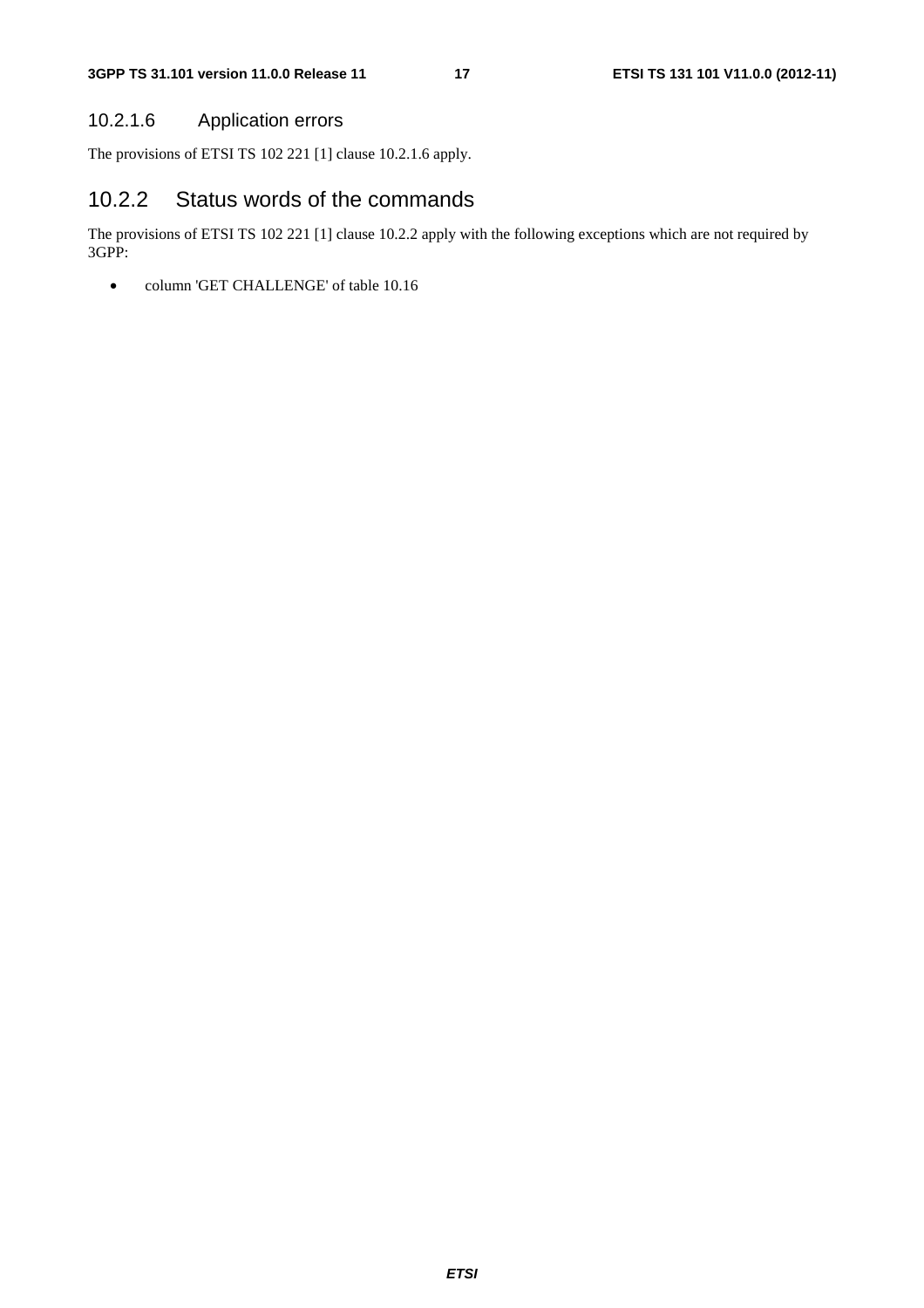### 10.3 Logical channels

The provisions of ETSI TS 102 221 [1] clause 10.3 apply.

## 11 Commands

### 11.1 Generic commands

The provisions of ETSI TS 102 221 [1] clause 11.1 apply.

#### 11.1.1 SELECT

#### 11.1.1.1 Functional description

The provisions of ETSI TS 102 221 [1] clause 11.1.1.1 apply.

#### 11.1.1.2 Command parameters and data

The provisions of ETSI TS 102 221 [1] clause 11.1.1.2 apply.

#### 11.1.1.3 Response Data

The provisions of ETSI TS 102 221 [1] clause 11.1.1.3 apply.

#### 11.1.1.4 File control parameters

This clause defines the contents of the data objects which are part of the FCP information where there is a difference compared to the values as specified in ETSI TS 102 221 [1] clause 11.1.1.4. Where options are indicated in ETSI TS 102 221 [1] clause 11.1.1.4, this clause specifies the values to be used in the FCP related to 3GPP applications.

#### 11.1.1.4.1 File size

The provisions of ETSI TS 102 221 [1] clause 11.1.1.4.1 apply.

#### 11.1.1.4.2 Total file size

The provisions of ETSI TS 102 221 [1] clause 11.1.1.4.2 apply.

#### 11.1.1.4.3 File Descriptor

The provisions of ETSI TS 102 221 [1] clause 11.1.1.4.3 apply.

#### 11.1.1.4.4 File identifier

The provisions of ETSI TS 102 221 [1] clause 11.1.1.4.4 apply.

#### 11.1.1.4.5 DF name

The provisions of ETSI TS 102 221 [1] clause 11.1.1.4.5 apply.

#### 11.1.1.4.6 Proprietary information

The provisions of ETSI TS 102 221 [1] clause 11.1.1.4.6 apply.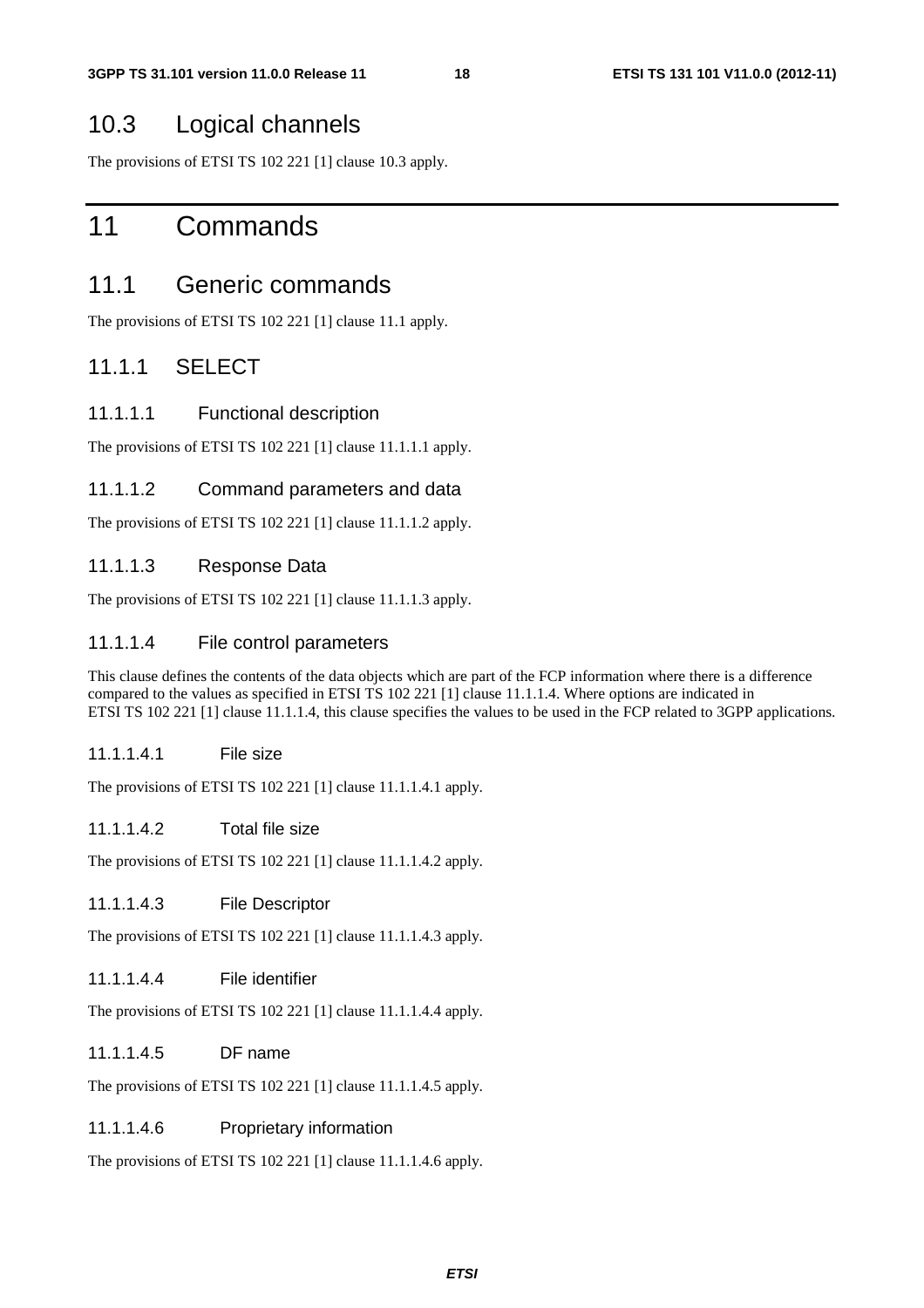The Minimum application clock frequency data object is indicated by tag '82' in the proprietary constructed data object in the FCP information, identified by tag 'A5', as defined in ETSI TS 102 221 [1] clause 11.1.1.4.6. This data object specifies the minimum clock frequency to be provided by the terminal during the 3GPP application session. The value indicated in this data object shall not exceed 3 MHz, corresponding to '1E'. The terminal shall use a clock frequency between the value specified by this data object and the maximum clock frequency for the UICC as defined in ETSI TS 102 221 [1] clause 11.1.1.4.6.3. If this data object is not present in the FCP response or the value is 'FF' then the terminal shall assume that the minimum clock frequency is 1 MHz.

#### 11.1.1.4.7 Security attributes

The provisions of ETSI TS 102 221 [1] clause 11.1.1.4.7 apply.

#### 11.1.1.4.8 Short file identifier

The provisions of ETSI TS 102 221 [1] clause 11.1.1.4.8 apply.

#### 11.1.1.4.9 Life cycle status integer

The provisions of ETSI TS 102 221 [1] clause 11.1.1.4.9 apply.

#### 11.1.1.4.10 PIN status template DO

The provisions of ETSI TS 102 221 [1] clause 11.1.1.4.10 apply.

#### 11.1.2 STATUS

The provisions of ETSI TS 102 221 [1] clause 11.1.2 apply.

#### 11.1.3 READ BINARY

The provisions of ETSI TS 102 221 [1] clause 11.1.3 apply.

#### 11.1.4 UPDATE BINARY

The provisions of ETSI TS 102 221 [1] clause 11.1.4 apply.

#### 11.1.5 READ RECORD

The provisions of ETSI TS 102 221 [1] clause 11.1.5 apply.

#### 11.1.6 UPDATE RECORD

The provisions of ETSI TS 102 221 [1] clause 11.1.6 apply.

#### 11.1.7 SEARCH RECORD

The provisions of ETSI TS 102 221 [1] clause 11.1.7 apply.

#### 11.1.8 INCREASE

The provisions of ETSI TS 102 221 [1] clause 11.1.8 apply.

#### 11.1.9 VERIFY PIN

The provisions of ETSI TS 102 221 [1] clause 11.1.9 apply.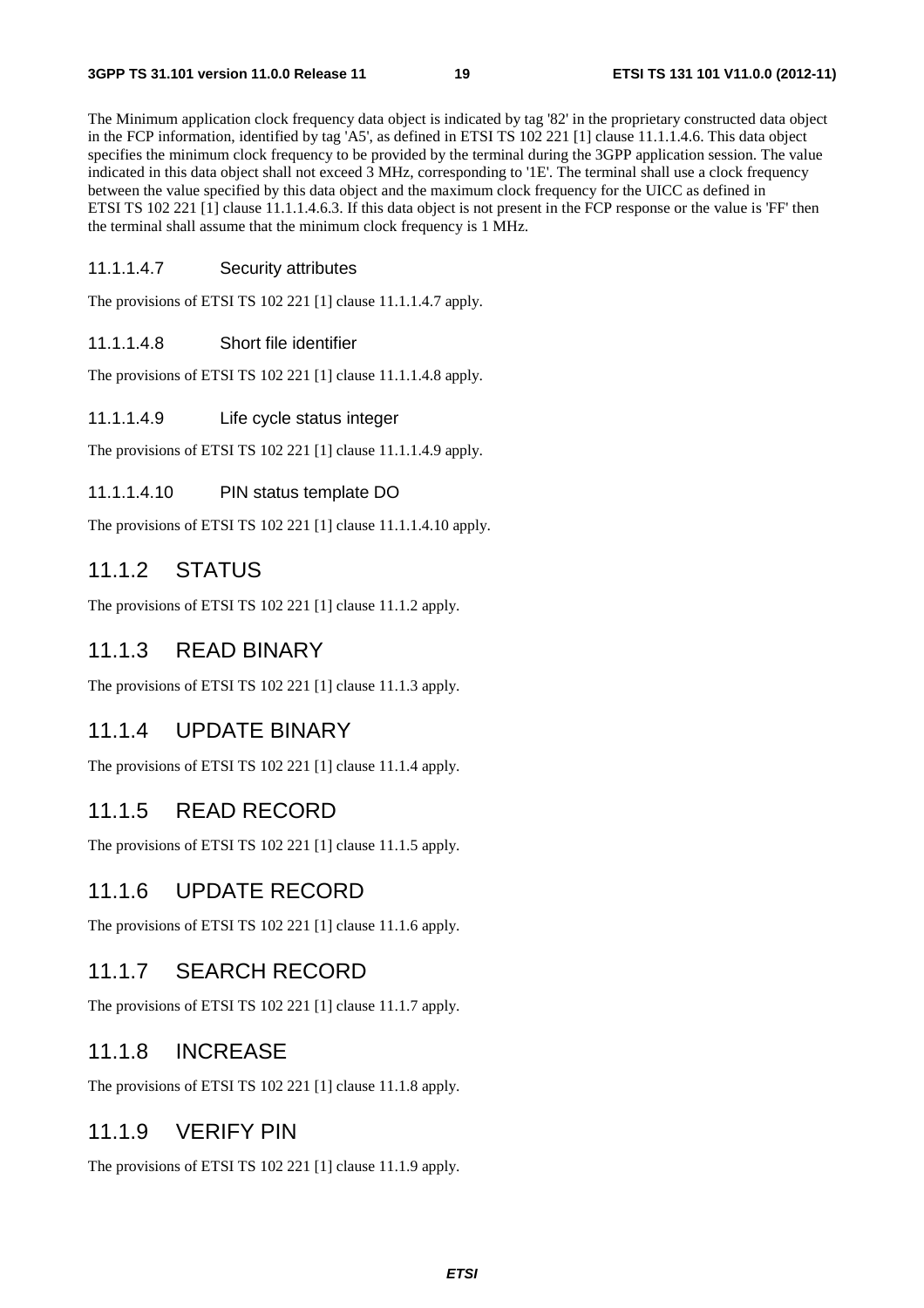#### 11.1.10 CHANGE PIN

The provisions of ETSI TS 102 221 [1] clause 11.1.10 apply.

#### 11.1.11 DISABLE PIN

The provisions of ETSI TS 102 221 [1] clause 11.1.11 apply.

#### 11.1.12 ENABLE PIN

The provisions of ETSI TS 102 221 [1] clause 11.1.12 apply.

#### 11.1.13 UNBLOCK PIN

The provisions of ETSI TS 102 221 [1] clause 11.1.13 apply.

### 11.1.14 DEACTIVATE FILE

The provisions of ETSI TS 102 221 [1] clause 11.1.14 apply.

#### 11.1.15 ACTIVATE FILE

The provisions of ETSI TS 102 221 [1] clause 11.1.15 apply.

#### 11.1.16 AUTHENTICATE

The provisions of ETSI TS 102 221 [1] clause 11.1.16 apply.

#### 11.1.17 MANAGE CHANNEL

The provisions of ETSI TS 102 221 [1] clause 11.1.17 apply.

#### 11.1.18 GET CHALLENGE

The provisions of ETSI TS 102 221 [1] clause 11.1.18 are not required by 3GPP.

#### 11.1.19 TERMINAL CAPABILITY

The provisions of ETSI TS 102 221 [1] clause 11.1.19 apply.

#### 11.1.20 MANAGE SECURE CHANNEL

The provisions of ETSI TS 102 221 [1] clause 11.1.20 apply.

#### 11.1.21 TRANSACT DATA

The provisions of ETSI TS 102 221 [1] clause 11.1.21 apply.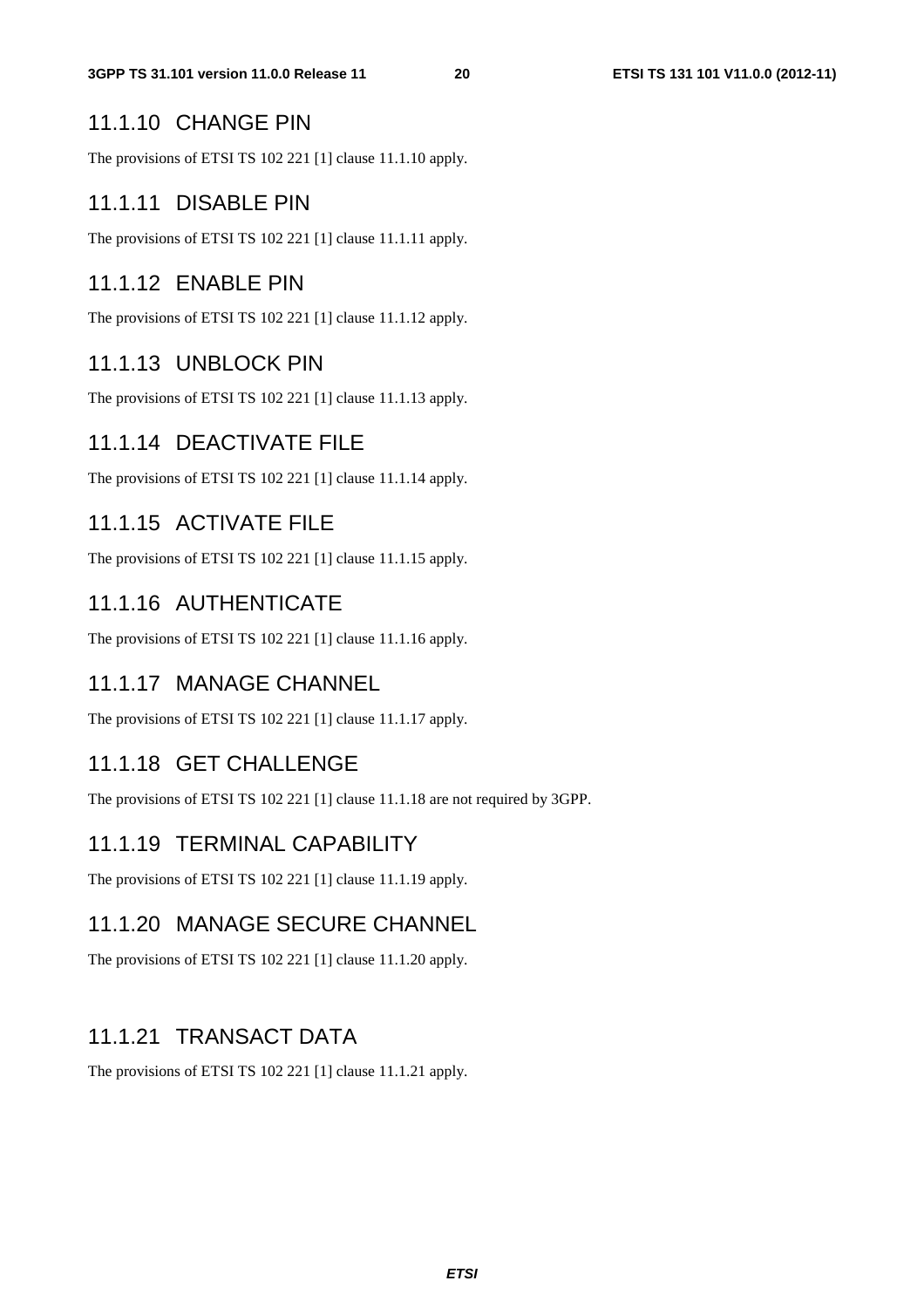### 11.2 CAT commands

The provisions of ETSI TS 102 221 [1] clause 11.2 apply.

## 11.3 Data Oriented commands

The provisions of ETSI TS 102 221 [1] clause 11.3 apply.

## 12 Transmission oriented commands

The provisions of ETSI TS 102 221 [1] clause 12 apply.

## 13 Application independent files

There are four EFs at the Master File (MF) level specified in ETSI TS 102 221 [1] clause 13 (EF<sub>ICCID</sub>; EF<sub>DIR</sub>, EF<sub>PL</sub> and EFARR), which are all mandatory for 3GPP.

The EF<sub>DIR</sub> file contains the Application Identifiers (AIDs) and the Application Labels of the 3GPP applications present on the card as mandatory elements. The AIDs of 3GPP applications are defined in ETSI TS 101 220 [3]. The 3GPP applications can only be selected by means of the AID selection. The  $E_{\text{DIR}}$  entry shall not contain a path object for application selection. It is recommended that the application label does not contain more than 32 bytes.

## 14 Application independent protocol

The provisions of ETSI TS 102 221 [1] clause 14 apply.

## 15 Support of APDU-based UICC applications over USB

The provisions of ETSI TS 102 221 [1] clause 15 apply taking into account clauses 6A.3, 7A.4, 8, 9, 10, 11, 13 and 14 in the present document.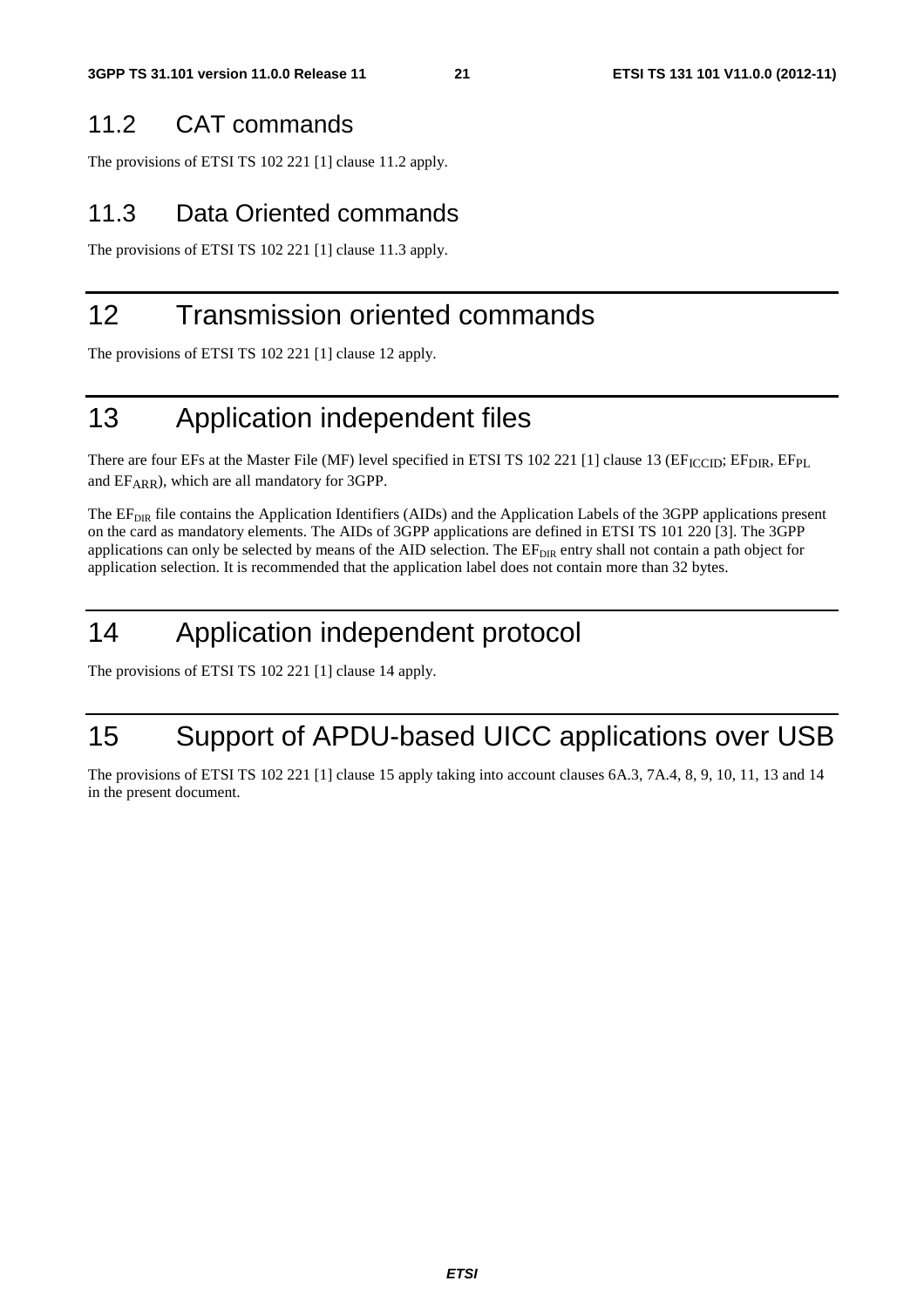## Annex A (normative):

## UCS2 coding of Alpha fields for files residing on the UICC

The provisions of ETSI TS 102 221 [1] annex A apply.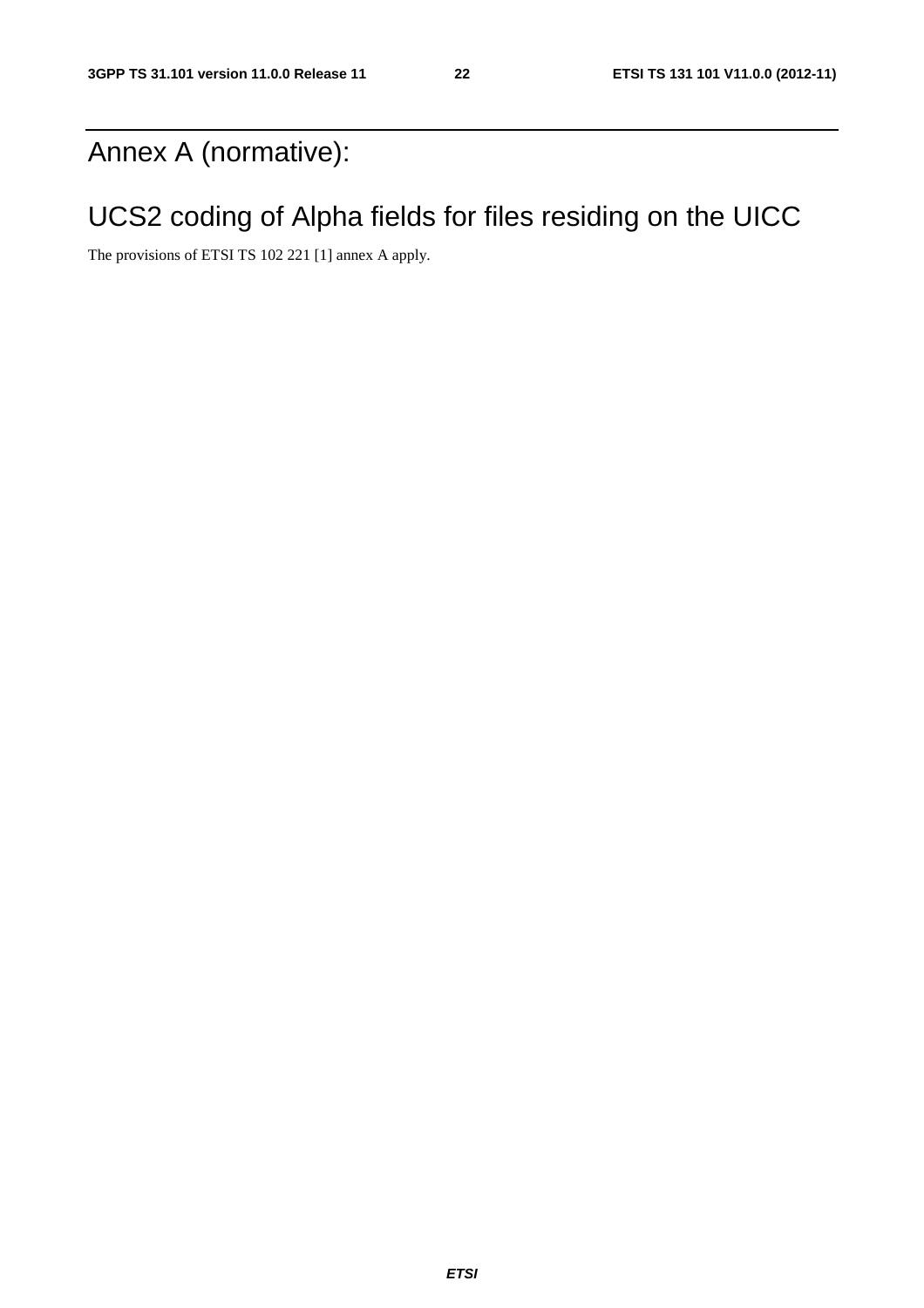## Annex B (informative): Main states of a UICC

The provisions of ETSI TS 102 221 [1] annex B apply.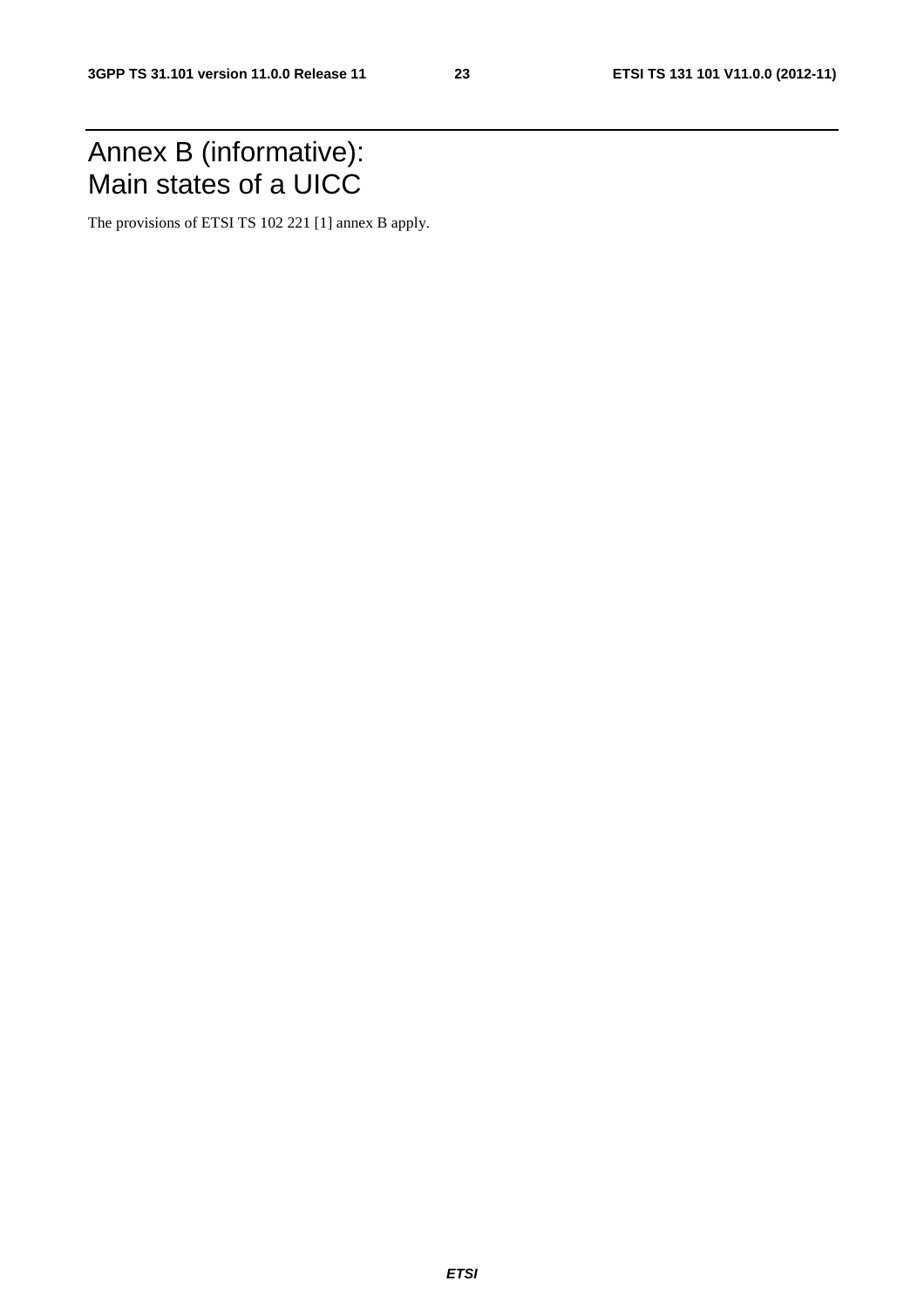## Annex C (informative): APDU protocol transmission examples

The provisions of ETSI TS 102 221 [1] annex C apply.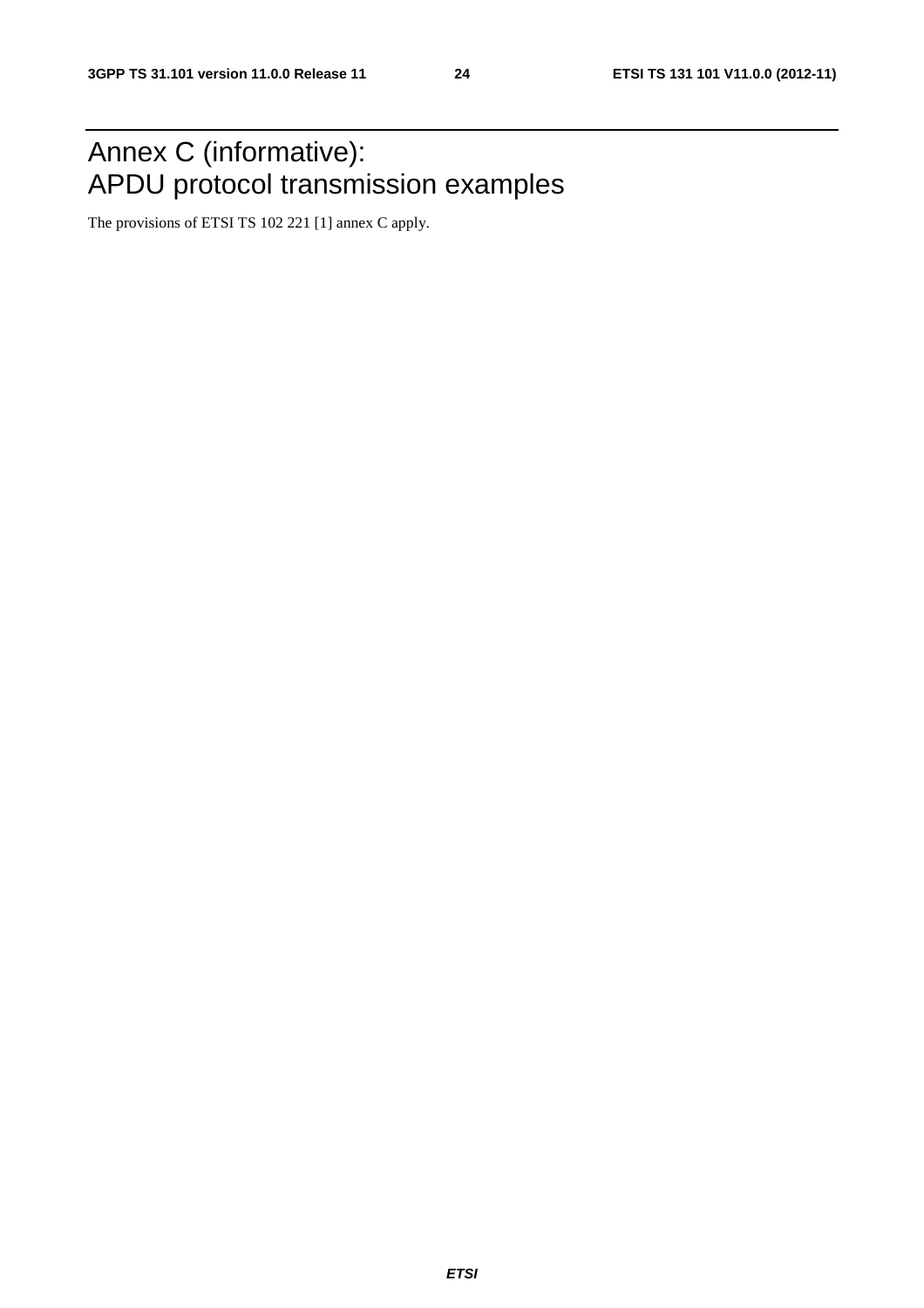## Annex D (informative): ATR examples

The provisions of ETSI TS 102 221 [1] annex D apply.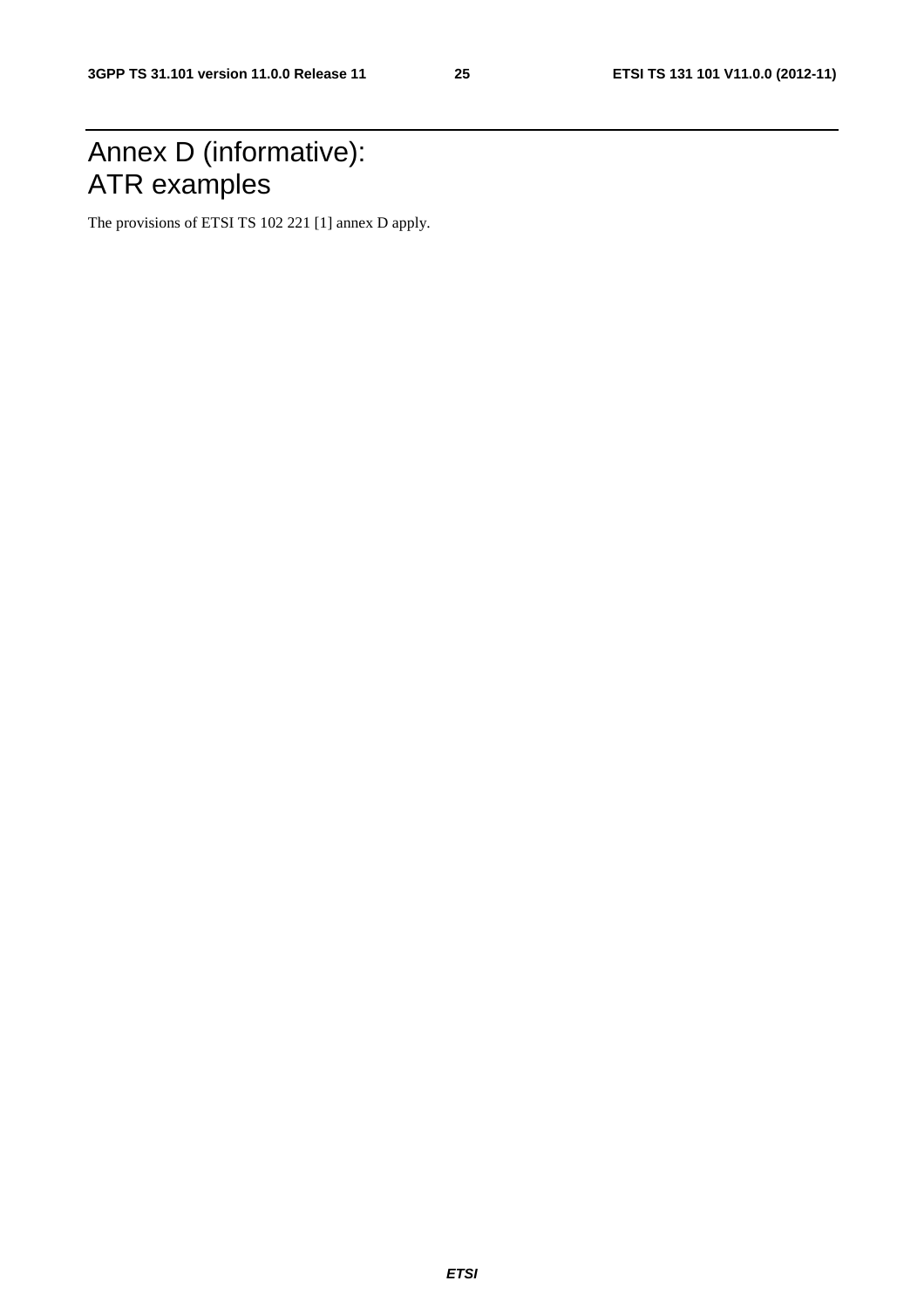## Annex E (informative): Security attributes mechanisms and examples

The provisions of ETSI TS 102 221 [1] annex E apply.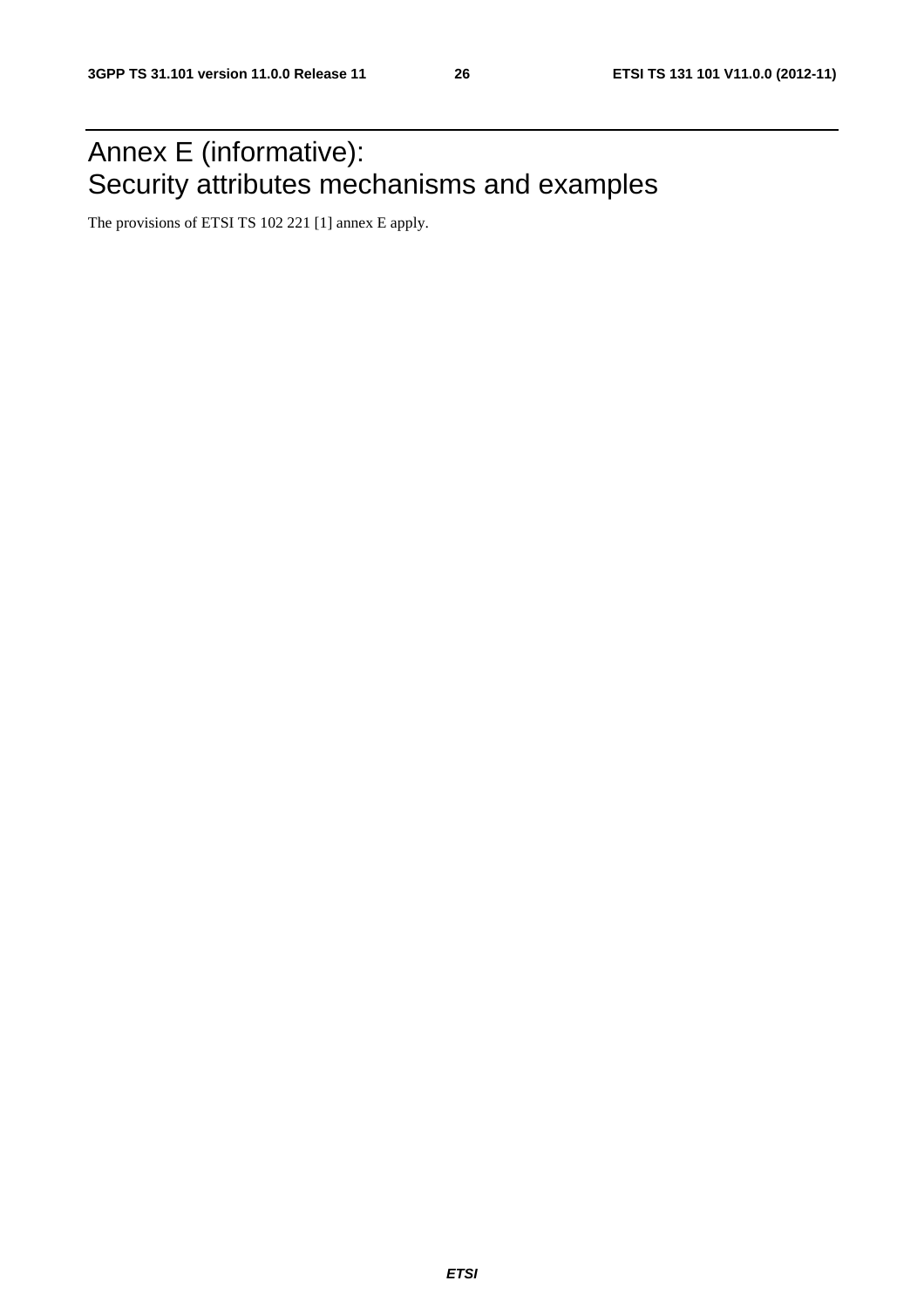## Annex F (informative): Example of contents of  $EF_{ARR}$  '2F06'

The provisions of ETSI TS 102 221 [1] annex F apply.

## Annex G (informative): Access Rules Referencing (ARR)

The provisions of ETSI TS 102 221 [1] annex G apply.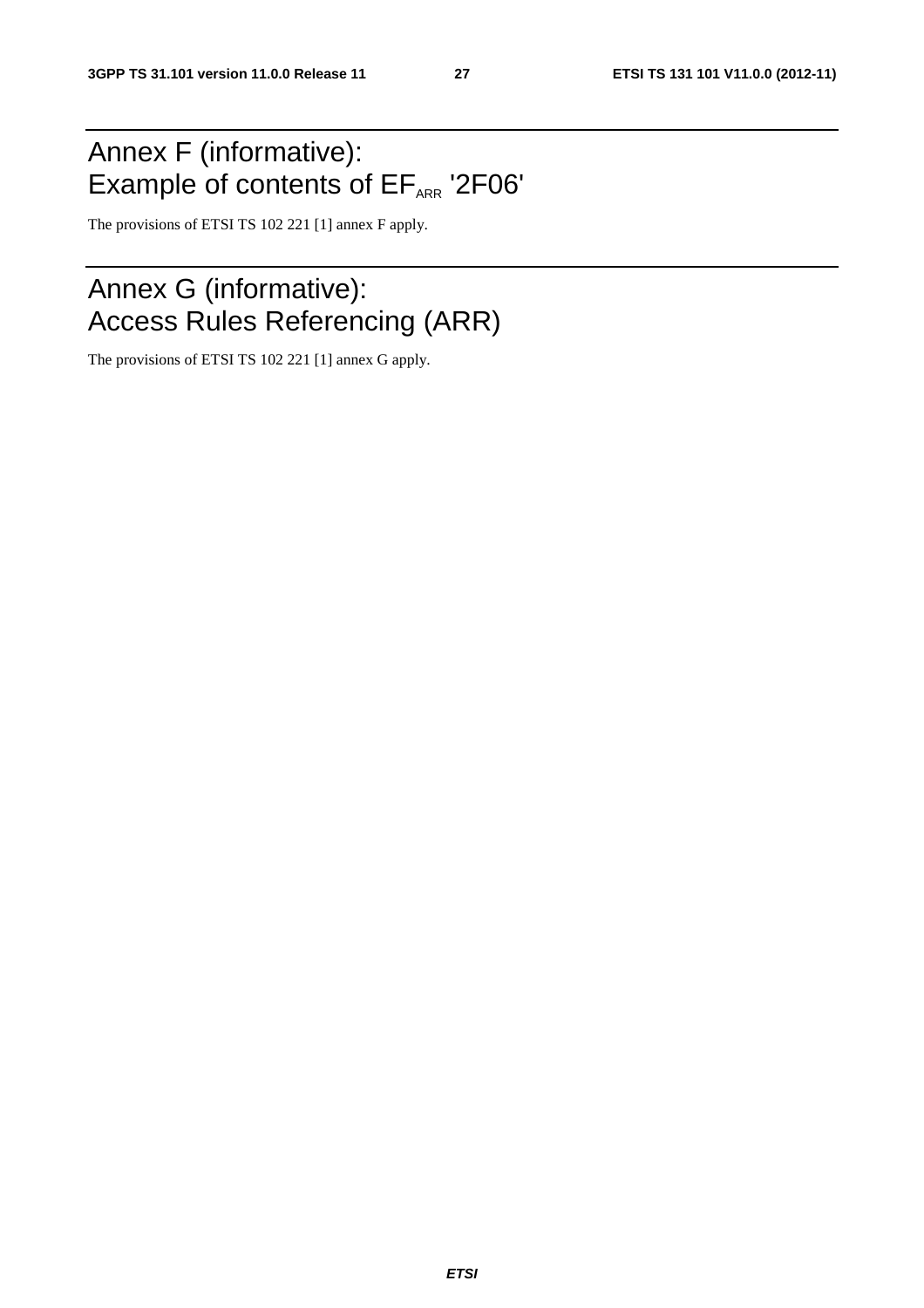## Annex H (normative): List of SFI Values

The provisions of ETSI TS 102 221 [1] annex H apply.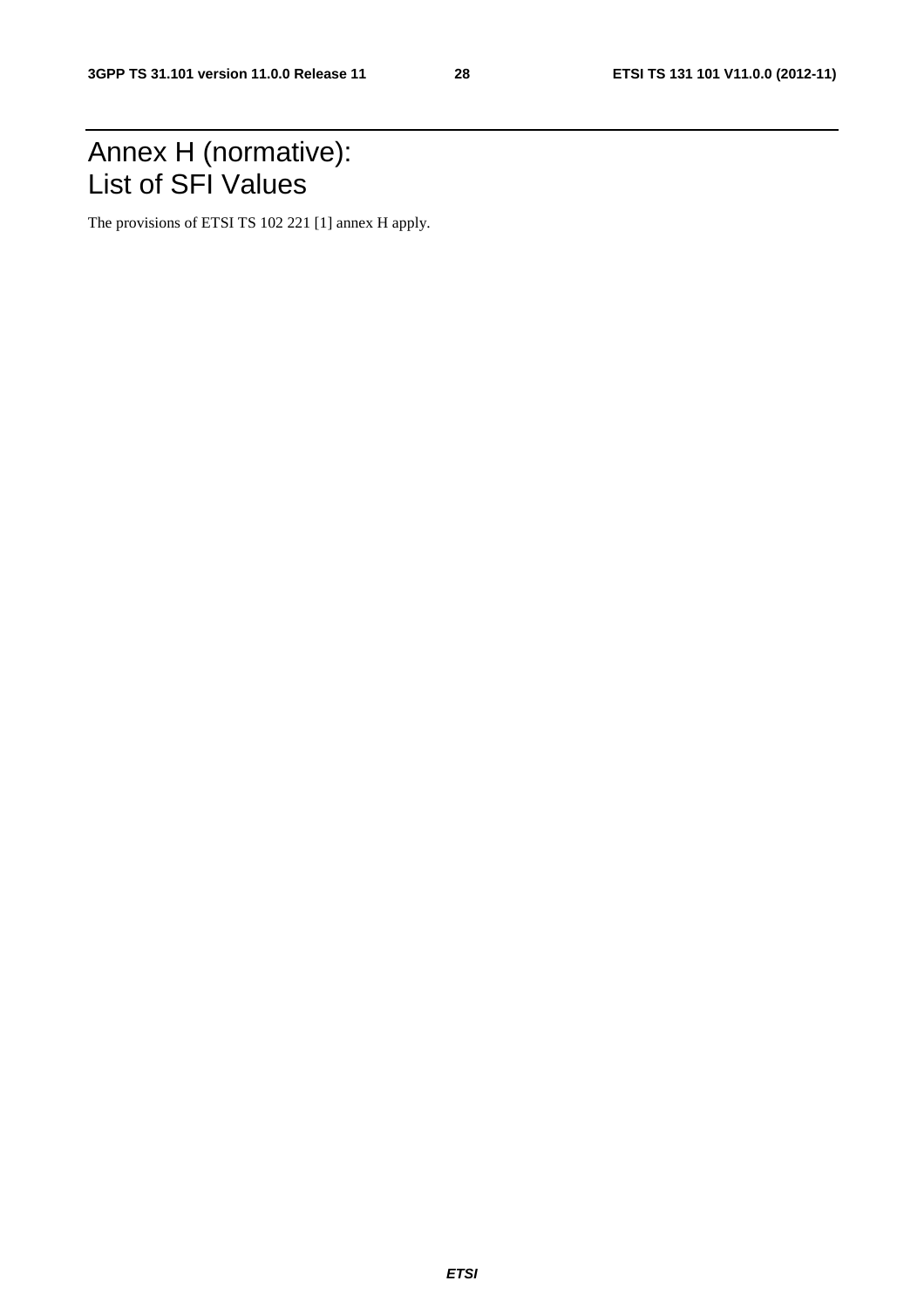## Annex I (informative): Resets and modes of operation

The provisions of ETSI TS 102 221 [1] annex I apply.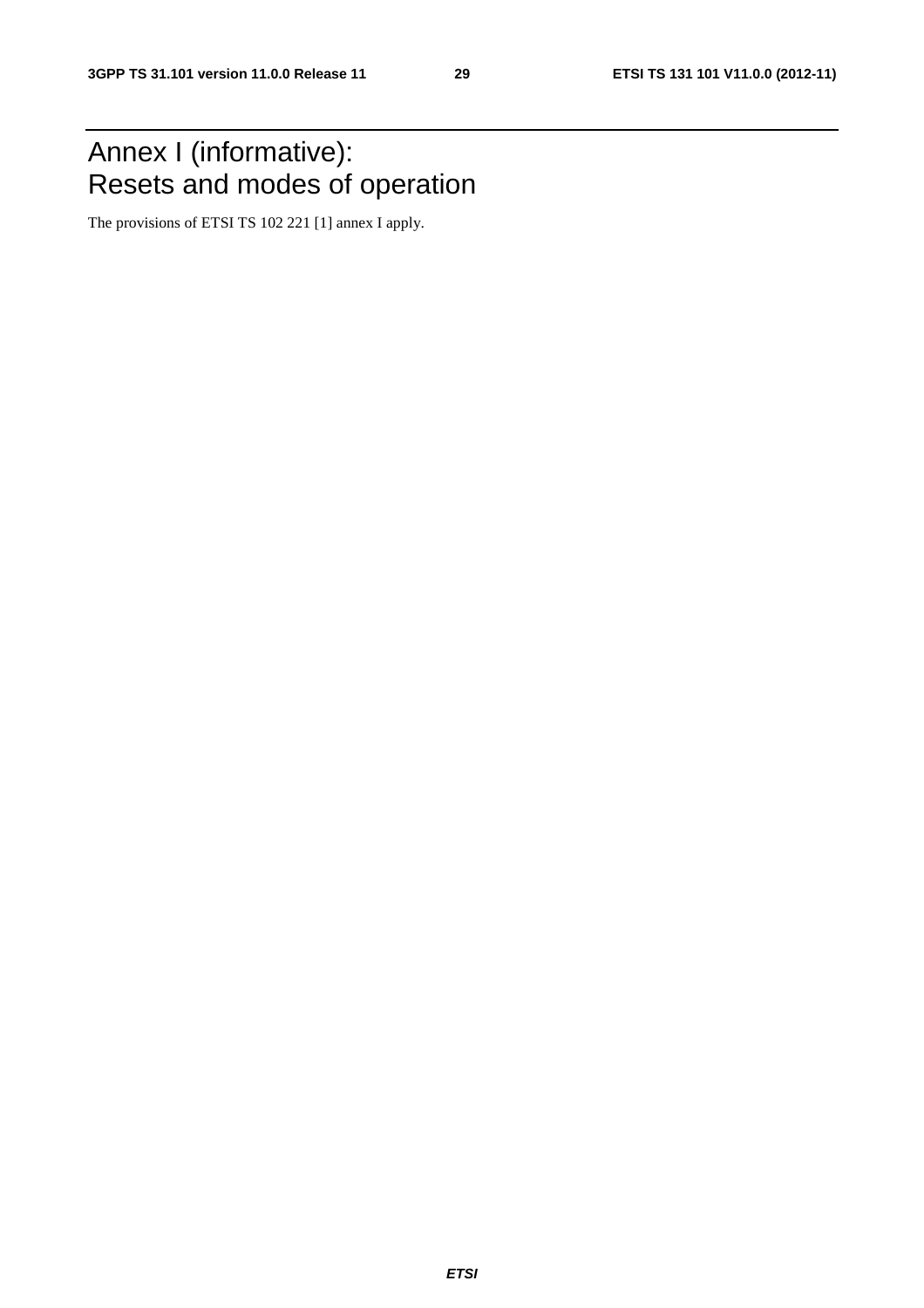## Annex J (informative): Example of the use of PINs

The provisions of ETSI TS 102 221 [1] annex J apply.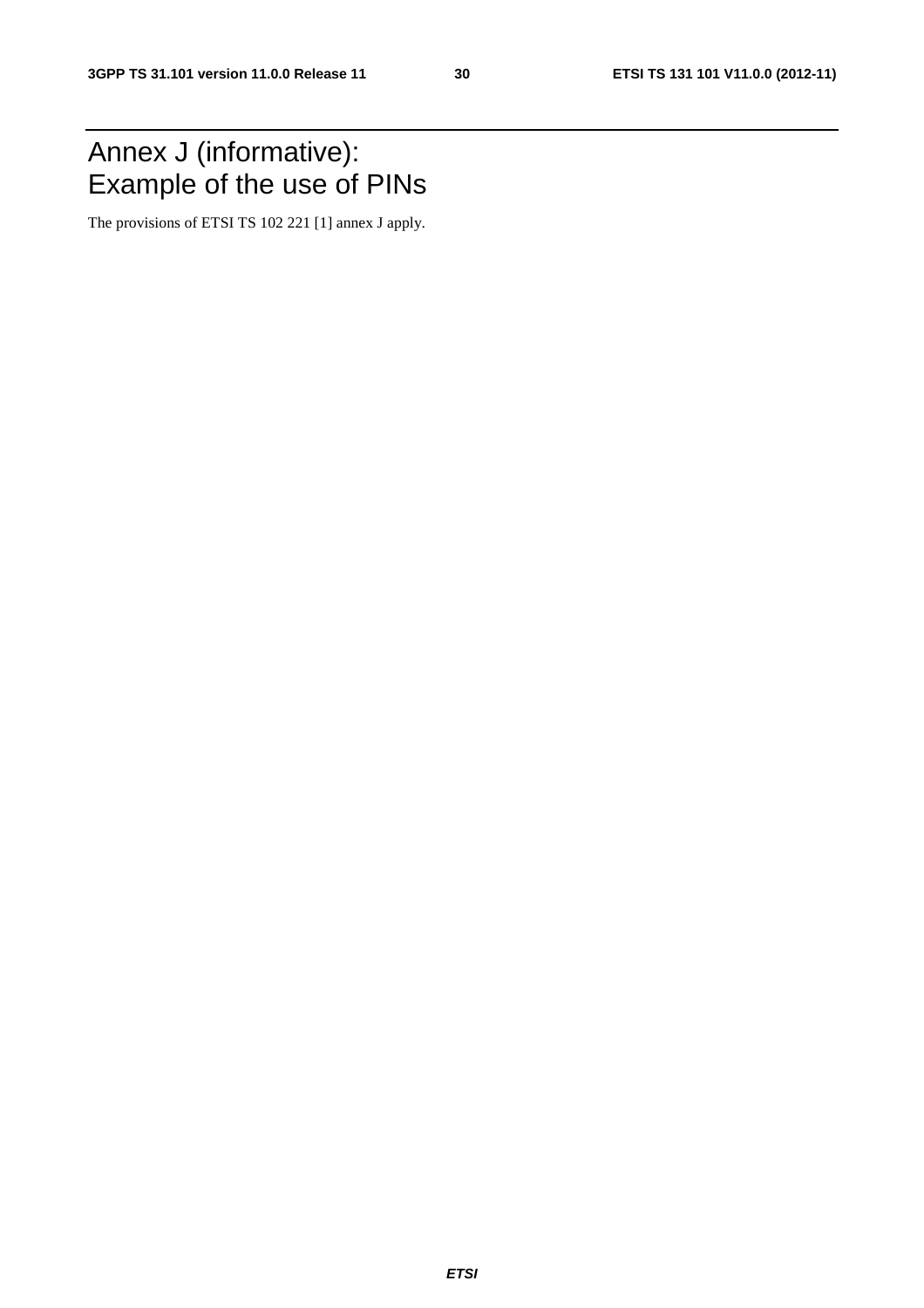## Annex K (informative): Examples of the PIN state transition on multi verification capable UICC

The provisions of ETSI TS 102 221 [1] annex K apply.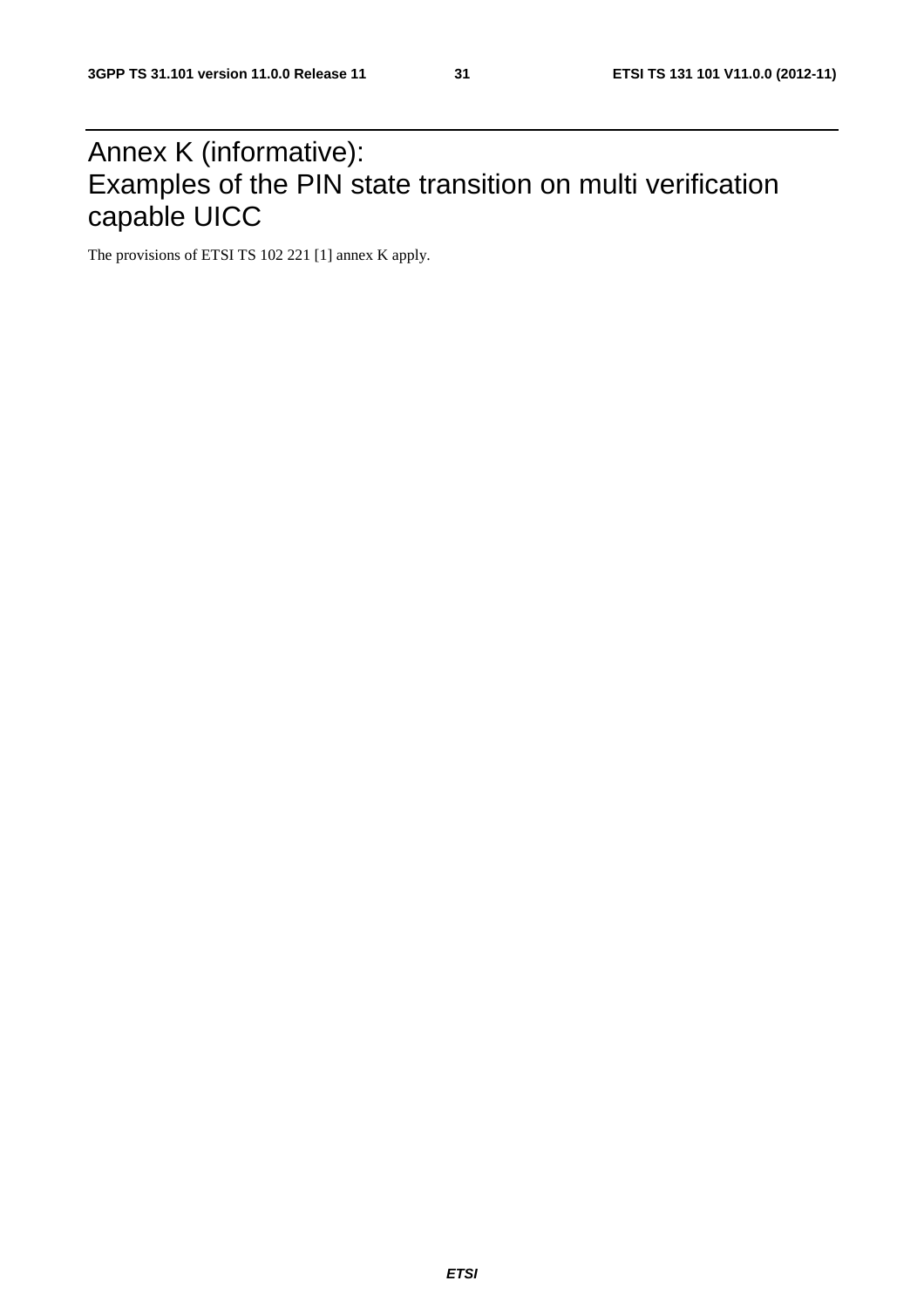## Annex L (informative): Examples of SET DATA and RETRIEVE DATA usage

The provisions of ETSI TS 102 221 [1] annex L apply.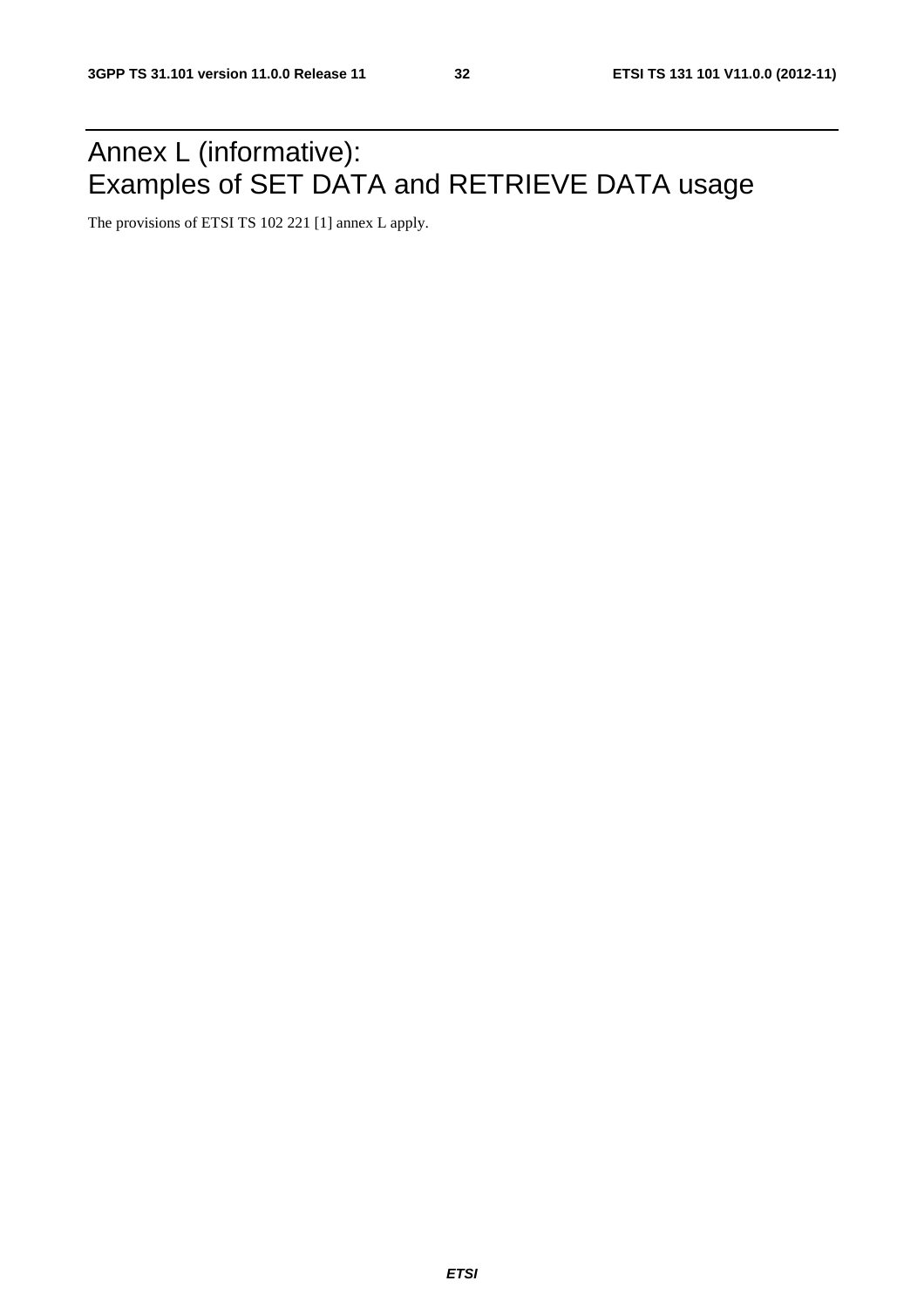## Annex M (informative): Examples of ODD AUTHENTICATE instruction code usage

The provisions of ETSI TS 102 221 [1] annex M apply.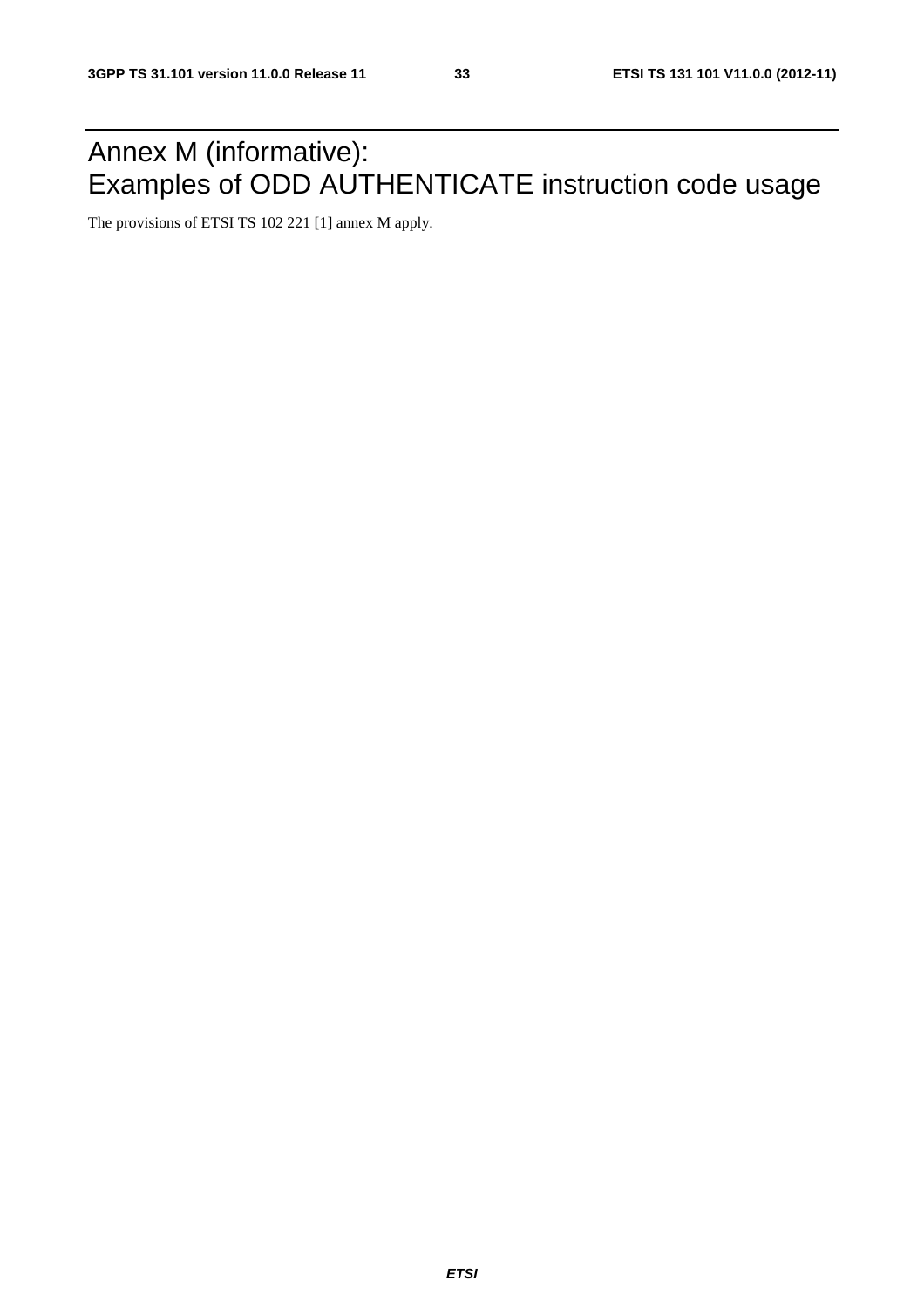## Annex N (informative): Change history

| <b>Change history</b> |                |                  |           |            |     |                                                                                   |        |            |
|-----------------------|----------------|------------------|-----------|------------|-----|-----------------------------------------------------------------------------------|--------|------------|
| <b>Date</b>           | <b>Meeting</b> | <b>TSG Doc.</b>  | <b>CR</b> | <b>Rev</b> | Cat | <b>Subject/Comment</b>                                                            | Old    | <b>New</b> |
| 2002-12               | TP-18          | TP-020279        | 0027      |            | D   | Gather all 3GPP-specific card platform requirements in<br>TS 31.101.              | 6.0.0  | 6.1.0      |
| 2003-06               | <b>TP-20</b>   | TP-030120 0028   |           |            | F   | Clarification on the support of extra guardtime                                   | 6.1.0  | 6.2.0      |
| 2004-09               | TP-25          | TP-040180        | 0029      |            | B   | Requirement for higher UICC/Terminal interface speed                              | 6.2.0  | 6.3.0      |
|                       |                | TP-040180        | 0030      |            | B   | Move "GSM/USIM application interactions and<br>restrictions" from ETSI TS 102 221 | 6.2.0  | 6.3.0      |
| 2004-12               | <b>TP-26</b>   | TP-040255 0033   |           |            | F   | Correction of non specific references                                             | 6.3.0  | 6.4.0      |
| 2004-12               | <b>TP-26</b>   |                  |           |            |     | Reinstation of original bullets in reference clause                               | 6.4.0  | 6.4.1      |
| 2005-06               | CT-28          | CP-050136 0034   |           |            | F   | ISO/IEC 7816-Series Revision                                                      | 6.4.1  | 6.5.0      |
| 2006-01               |                |                  |           |            |     | Correction of CR-number from CP-28                                                | 6.5.0  | 6.5.1      |
| 2007-06               | CT-36          | CP-070480 0037   |           | 17         | B   | Introduction of the new High Speed ME-UICC Interface                              | 6.5.1  | 7.0.0      |
| 2007-06               |                |                  |           |            |     | MCC correction of implementation of CR0037R7, clause<br>4.3                       | 7.0.0  | 7.0.1      |
|                       |                |                  |           |            |     | Upgrade to copyright, keywords and logo for LTE                                   | 7.0.1  | 8.0.0      |
| 2009-12               | CT-46          | CP-091011        | 0040 2    |            | F   | References update                                                                 | 8.0.0  | 8.1.0      |
| 2009-12               | CT-46          |                  |           |            |     | Upgrade of the specification to Rel-9                                             | 8.1.0  | 9.0.0      |
| 2010-06               | CT-48          | CP-090390 0049 2 |           |            | F   | Restructuration of the specification to map the sections<br>of ETSI TS 102 221    | 9.0.0  | 9.1.0      |
| 2011-01               |                |                  |           |            |     | Editorial release: formatting of clause 13 header<br>corrected                    | 9.1.0  | 9.1.1      |
| 2011-04               | CT-51          | CP-110235 0065 1 |           |            | B   | Introduction of Secure Channel for relay nodes                                    | 9.1.1  | 10.0.0     |
| 2011-06               |                |                  |           |            |     | Editorial release: Unnumbered reference corrected                                 | 10.0.0 | 10.0.1     |
| 2012-09               | SP-57          |                  |           |            |     | Automatic ugrade of the specification to Rel-11                                   | 10.0.0 | 11.0.0     |